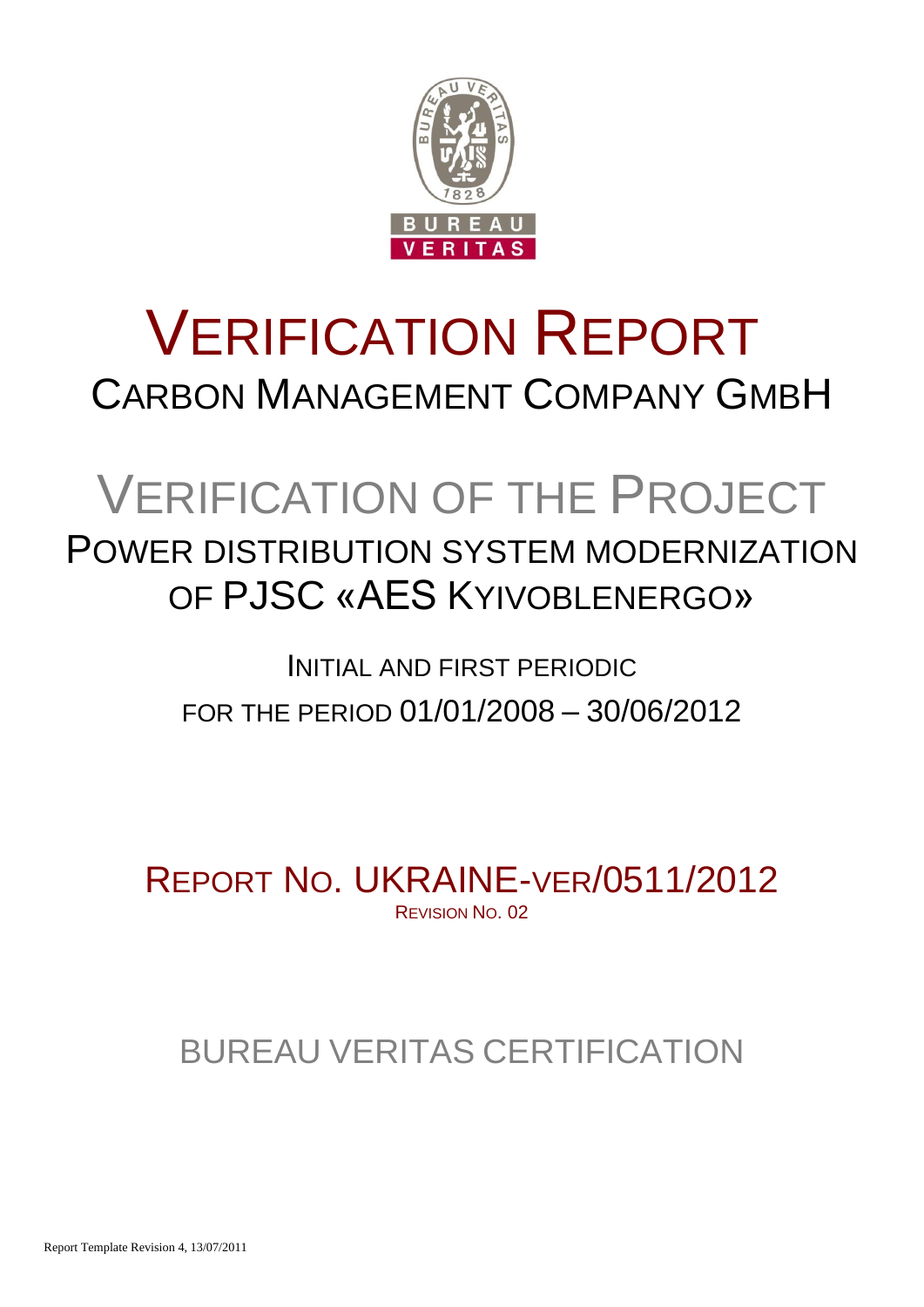

Ī

| Date of first issue:<br>26/09/2012                                                                                                                                                                                                                                                                                                                                                                                                                                                                                                                                                                                                                                                                                                                                                                                                                                       | Organizational unit:<br><b>Bureau Veritas Certification</b>                                             |  |  |  |  |
|--------------------------------------------------------------------------------------------------------------------------------------------------------------------------------------------------------------------------------------------------------------------------------------------------------------------------------------------------------------------------------------------------------------------------------------------------------------------------------------------------------------------------------------------------------------------------------------------------------------------------------------------------------------------------------------------------------------------------------------------------------------------------------------------------------------------------------------------------------------------------|---------------------------------------------------------------------------------------------------------|--|--|--|--|
| Client:<br>Carbon Management Company<br>GmbH                                                                                                                                                                                                                                                                                                                                                                                                                                                                                                                                                                                                                                                                                                                                                                                                                             | <b>Holding SAS</b><br>Client ref.:<br><b>Alain Girardet</b>                                             |  |  |  |  |
| Summary:<br>Bureau Veritas Certification has made the initial and 1 <sup>st</sup> periodic verification of the POWER DISTRIBUTION<br>SYSTEM MODERNIZATION OF PJSC «AES KYIVOBLENERGO» project of CARBON MANAGEMENT<br>COMPANY GMBH located in Kyiv region, Ukraine, and applying JI specific approach, on the basis of UNFCCC<br>criteria for the JI, as well as criteria given to provide for consistent project operations, monitoring and reporting.<br>UNFCCC criteria refer to Article 6 of the Kyoto Protocol, the JI rules and modalities and the subsequent<br>decisions by the JI Supervisory Committee, as well as the host country criteria.                                                                                                                                                                                                                  |                                                                                                         |  |  |  |  |
| The verification scope is defined as a periodic independent review and ex post determination by the Accredited<br>Entity of the monitored reductions in GHG emissions during defined verification period, and consisted of the<br>following three phases: i) desk review of the monitoring report against project design and the baseline and<br>monitoring plan; ii) follow-up interviews with project stakeholders; iii) resolution of outstanding issues and the<br>issuance of the final verification report and opinion. The overall verification, from Contract Review to<br>Verification Report & Opinion, was conducted using Bureau Veritas Certification internal procedures.<br>The first output of the verification process is a list of Clarification, Corrective Actions Requests, Forward<br>Actions Requests (CR, CAR and FAR), presented in Appendix A. |                                                                                                         |  |  |  |  |
| In summary, Bureau Veritas Certification confirms that the project is implemented as planned and described in<br>approved project design documents. Installed equipment being essential for generating emission reduction<br>runs reliably and is calibrated appropriately. The monitoring system is in place and the project is generating<br>GHG emission reductions. The GHG emission reduction is calculated accurately and without material errors,<br>omissions, or misstatements, and the ERUs issued totalize 2 697 721 tonnes of $CO2$ equivalent for the<br>monitoring period from 01/01/2008 to 30/06/2012.<br>Our opinion relates to the project's GHG emissions and resulting GHG emission reductions reported and<br>related to the approved project baseline and monitoring, and its associated documents.                                                |                                                                                                         |  |  |  |  |
| Report No.:<br>Subject Group:                                                                                                                                                                                                                                                                                                                                                                                                                                                                                                                                                                                                                                                                                                                                                                                                                                            |                                                                                                         |  |  |  |  |
| UKRAINE-ver/0511/2012<br>JI<br>Project title:<br>Power distribution system modernization OF PJSC<br>«AES KYIVOBLENERGO»                                                                                                                                                                                                                                                                                                                                                                                                                                                                                                                                                                                                                                                                                                                                                  |                                                                                                         |  |  |  |  |
| Work carried out by:<br>Vyacheslav Yeriomin < Team Leader, Lead Verifier<br>Vasiliy Kobzar: Team Member, Technical Specialist                                                                                                                                                                                                                                                                                                                                                                                                                                                                                                                                                                                                                                                                                                                                            |                                                                                                         |  |  |  |  |
| Work reviewed by:<br>Ivan Sokolov - Internal Technical Reviewer<br>Victoria Legka - Technical Specialist<br>Work approved by:                                                                                                                                                                                                                                                                                                                                                                                                                                                                                                                                                                                                                                                                                                                                            | $\boxtimes$<br>No distribution without permission from the<br>Client or responsible organizational unit |  |  |  |  |
| Ivan Sokolov - Operational Manager<br>Limited distribution<br>Bureau Veritas Centification                                                                                                                                                                                                                                                                                                                                                                                                                                                                                                                                                                                                                                                                                                                                                                               |                                                                                                         |  |  |  |  |
| Number of gages.<br>Date of this revision:<br>Rev. No.:<br>01/10/2012<br>02<br>24                                                                                                                                                                                                                                                                                                                                                                                                                                                                                                                                                                                                                                                                                                                                                                                        | Unrestricted distribution                                                                               |  |  |  |  |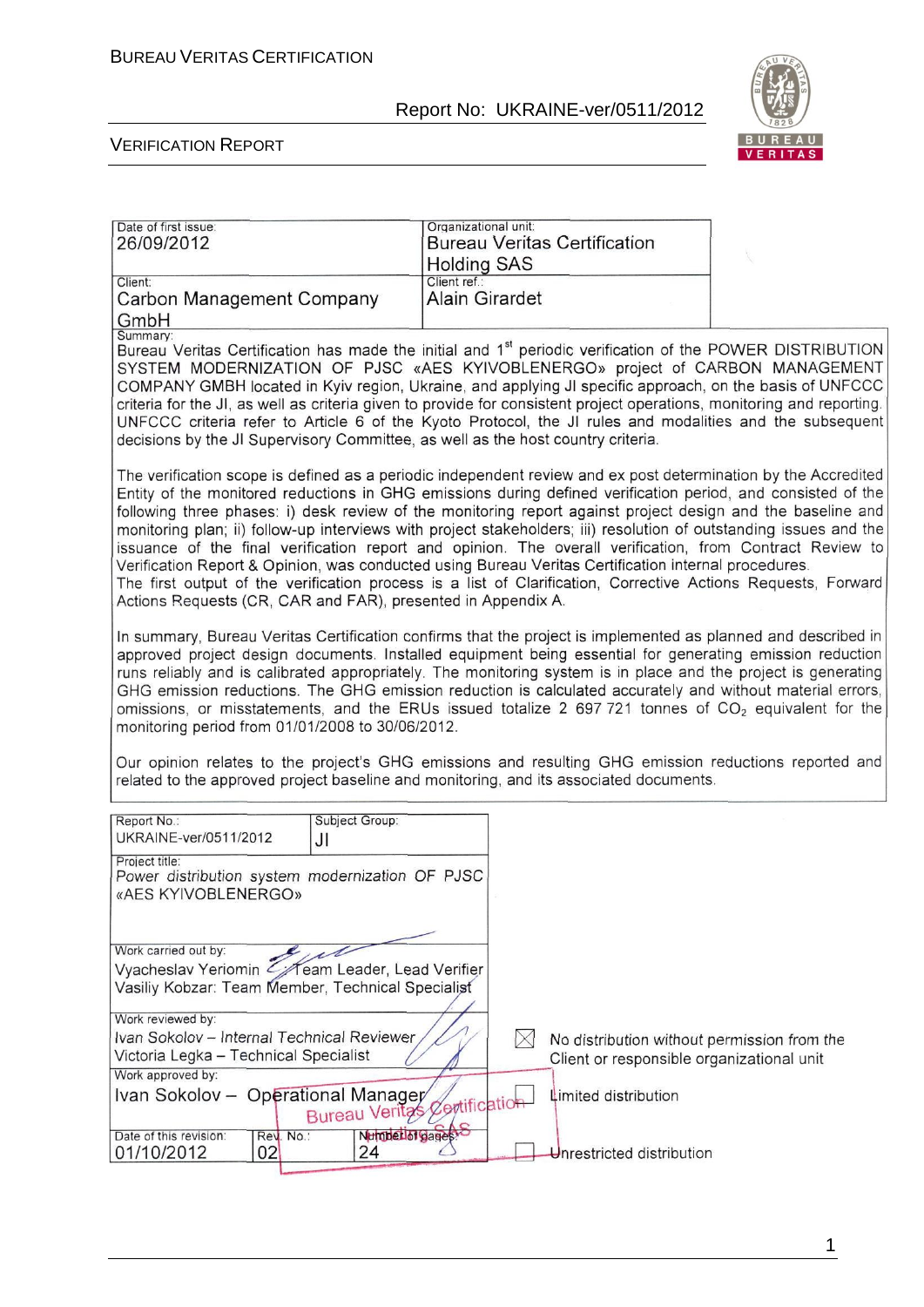

VERIFICATION REPORT

### *Table of Contents Page* 1 INTRODUCTION....................................................................................................... 3 1.1 Objective 3 1.2 Scope 3 1.3 Verification Team 3 2 METHODOLOGY...................................................................................................... 4 2.1 Review of Documents 4 2.2 Follow-up Interviews 5 2.3 Resolution of Clarification, Corrective and Forward Action Requests 5 3 VERIFICATION CONCLUSIONS ........................................................................... 6 3.1 Remaining issues and FARs from previous verifications 6 3.2 Project approval by Parties involved (90-91) 6 3.3 Project implementation (92-93) 7 3.4 Compliance of the monitoring plan with the monitoring methodology (94-98) 8 3.5 Revision of monitoring plan (99-100) 8 3.6 Data management (101) 9 3.7 Verification regarding programmes of activities (102-110) 9 4 VERIFICATION OPINION........................................................................................ 9 5 REFERENCES ........................................................................................................ 12 APPENDIX A: VERIFICATION PROTOCOL .................................................................... 21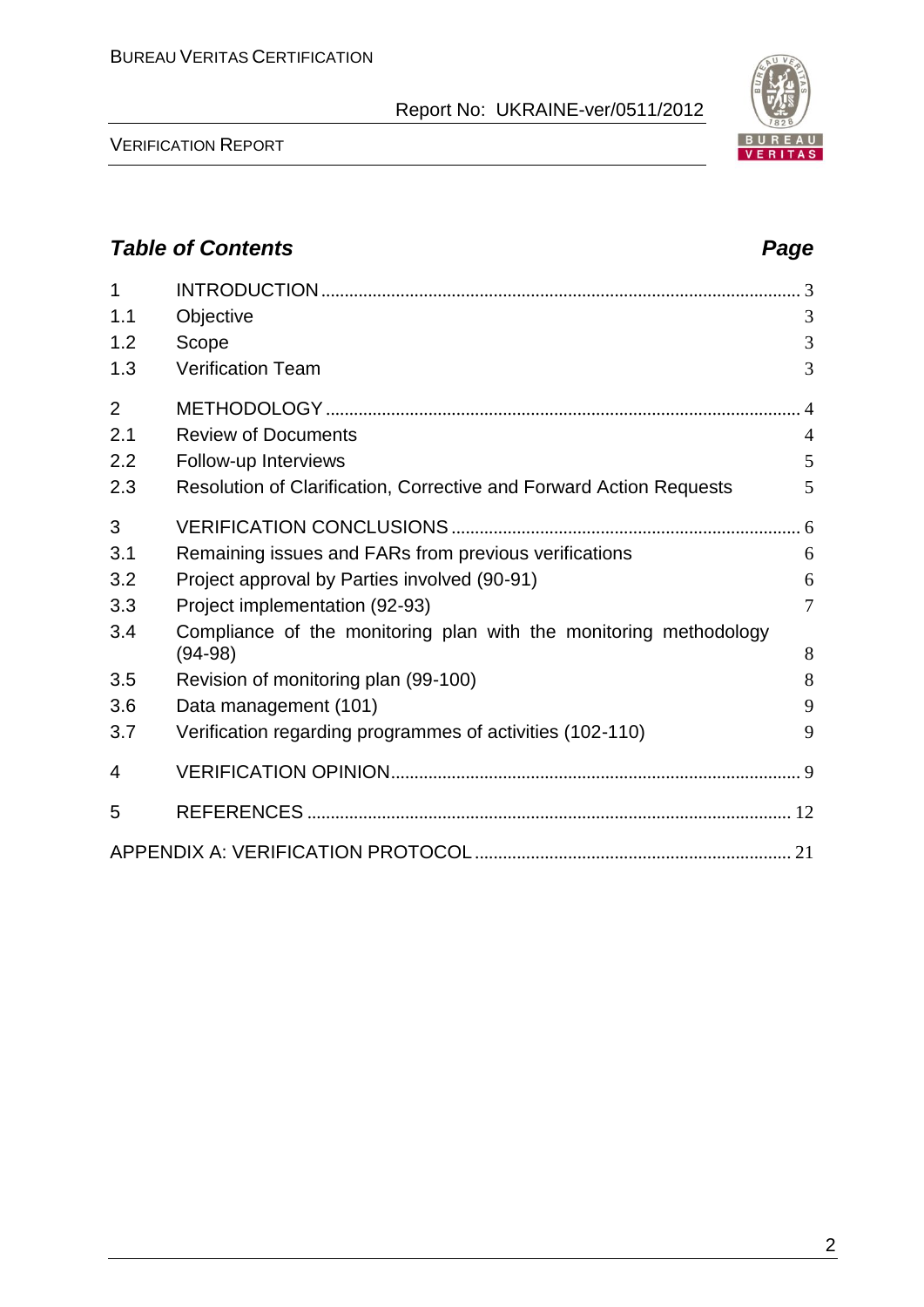

VERIFICATION REPORT

#### **1 INTRODUCTION**

CARBON MANAGEMENT COMPANY GMBH has commissioned Bureau Veritas Certification to verify the emissions reductions of its JI project POWER DISTRIBUTION SYSTEM MODERNIZATION OF PJSC «AES KYIVOBLENERGO» (hereafter called "the project") at Kyiv region, Ukraine.

This report summarizes the findings of the verification of the project, performed on the basis of UNFCCC criteria, as well as criteria given to provide for consistent project operations, monitoring and reporting.

#### **1.1 Objective**

Verification is the periodic independent review and ex post determination by the Accredited Independent Entity of the monitored reductions in GHG emissions during defined verification period.

The objective of verification can be divided in Initial Verification and Periodic Verification.

UNFCCC criteria refer to Article 6 of the Kyoto Protocol, the JI rules and modalities and the subsequent decisions by the JI Supervisory Committee, as well as the host country criteria.

#### **1.2 Scope**

The verification scope is defined as an independent and objective review of the project design document, the project's baseline study, monitoring plan and monitoring report, and other relevant documents. The information in these documents is reviewed against Kyoto Protocol requirements, UNFCCC rules and associated interpretations.

The verification is not meant to provide any consulting towards the Client. However, stated requests for clarifications, corrective and/or forward actions may provide input for improvement of the project monitoring towards reductions in the GHG emissions.

#### **1.3 Verification Team**

The verification team consists of the following personnel:

Vyacheslav Yeriomin Bureau Veritas Certification Team Leader, Climate Change Verifier

Vasiliy Kobzar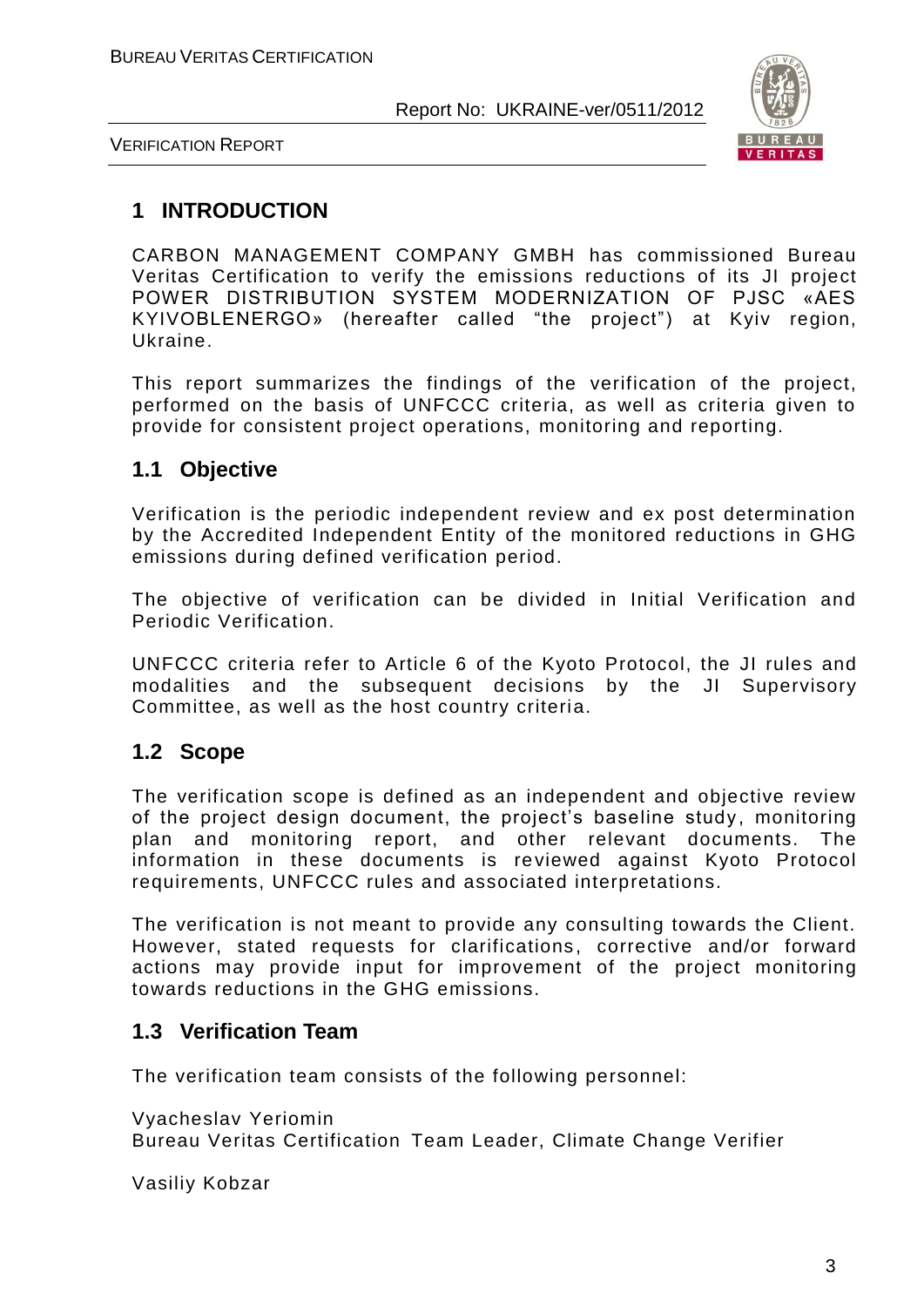

VERIFICATION REPORT

Bureau Veritas Certification Technical Specialist

This determination report was reviewed by:

Ivan Sokolov Bureau Veritas Certification Internal Technical Reviewer

Victoria Legka Bureau Veritas Certification Technical Specialist

### **2 METHODOLOGY**

The overall verification, from Contract Review to Verification Report & Opinion, was conducted using Bureau Veritas Certification internal procedures.

In order to ensure transparency, a verification protocol was customized for the project, according to the version 01 of the Joint Implementation Determination and Verification Manual, issued by the Joint Implementation Supervisory Committee at its 19 meeting on 04/12/2009. The protocol shows, in a transparent manner, criteria (requirements), means of verification and the results from verifying the identified criteria. The verification protocol serves the following purposes:

- It organizes, details and clarifies the requirements a JI project is expected to meet;
- It ensures a transparent verification process where the verifier will document how a particular requirement has been verified and the result of the verification.

The completed verification protocol is enclosed in Appendix A to this report.

#### **2.1 Review of Documents**

The Monitoring Report (MR) submitted by Carbon Management Company GmbH and additional background documents related to the project design and baseline, i.e. country Law, Project Design Document (PDD), and/or Guidance on criteria for baseline setting and monitoring, Host party criteria, Kyoto Protocol, Clarifications on Verification Requirements to be Checked by an Accredited Independent Entity were reviewed.

The verification findings presented in this report relate to the Monitoring Report version(s) 1.0 and 2.0 and project as described in the determined PDD.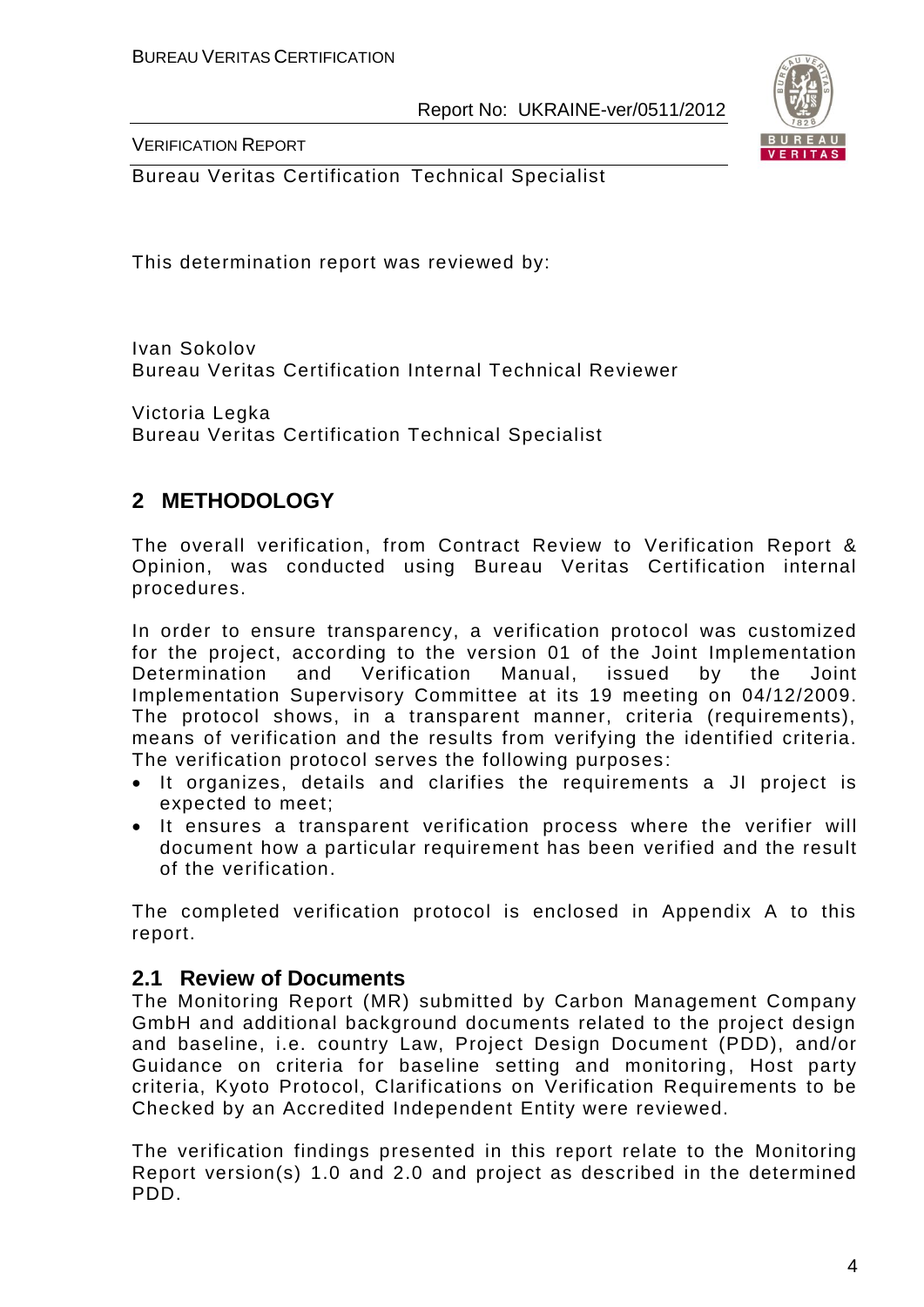

VERIFICATION REPORT

#### **2.2 Follow-up Interviews**

On 19/09/2012 Bureau Veritas Certification performed on-site interviews with project stakeholders to confirm selected information and to resolve issues identified in the document review. Representatives of Carbon Management Company GmbH and PJSC «AES Kyivoblenergo» were interviewed (see References). The main topics of the interviews are summarized in Table 1.

| <b>Interviewed</b><br>organization                        | <b>Interview topics</b>                                                                                                                                                                                                                                                                                                                                                                                  |
|-----------------------------------------------------------|----------------------------------------------------------------------------------------------------------------------------------------------------------------------------------------------------------------------------------------------------------------------------------------------------------------------------------------------------------------------------------------------------------|
| PJSC «AES<br>Kyivoblenergo»                               | Organizational structure<br>Responsibilities and authorities<br>Roles and responsibilities for data collection and processing<br>Installation of equipment<br>Data logging, archiving and reporting<br>Metering equipment control<br>Metering record keeping system, database<br>IT management<br>Training of personnel<br>Quality management procedures and technology<br>Internal audits and check-ups |
| <b>CARBON</b><br><b>MANAGEMENT</b><br><b>COMPANY GMBH</b> | Baseline methodology<br>Monitoring plan<br>Monitoring report<br><b>Excel spreadsheets</b>                                                                                                                                                                                                                                                                                                                |

#### **Table 1 Interview topics**

#### **2.3 Resolution of Clarification, Corrective and Forward Action Requests**

The objective of this phase of the verification is to raise the requests for corrective actions and clarification and any other outstanding issues that needed to be clarified for Bureau Veritas Certification positive conclusion on the GHG emission reduction calculation.

If the Verification Team, in assessing the monitoring report and supporting documents, identifies issues that need to be corrected, clarified or improved with regard to the monitoring requireme nts, it should raise these issues and inform the project participants of these issues in the form of:

(a) Corrective action request (CAR), requesting the project participants to correct a mistake that is not in accordance with the monitoring plan;

(b) Clarification request (CL), requesting the project participants to provide additional information for the Verification Team to assess compliance with the monitoring plan;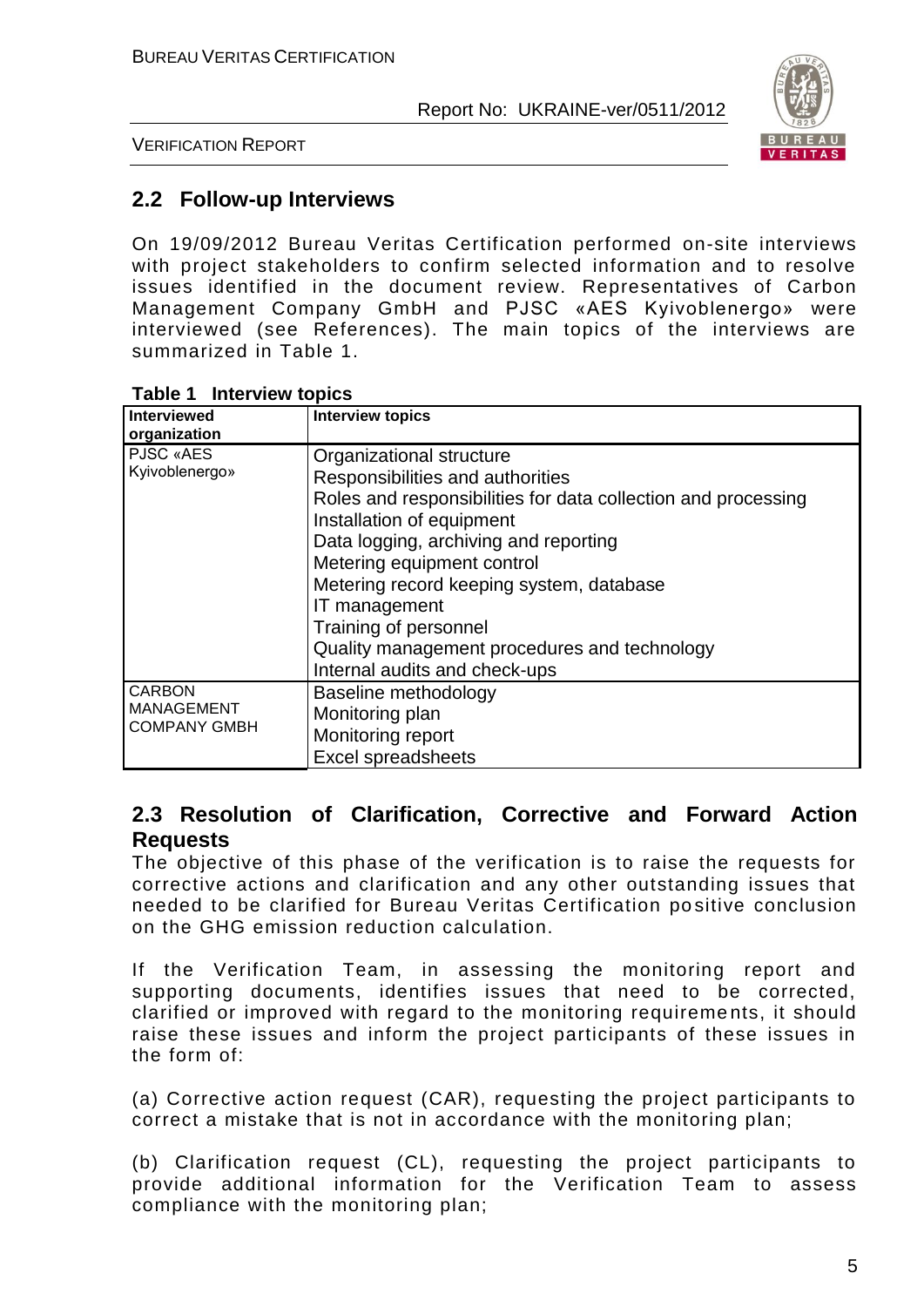

VERIFICATION REPORT

(c) Forward action request (FAR), informing the project participants of an issue, relating to the monitoring that needs to be reviewed during the next verification period.

The Verification Team will make an objective assessment as to whether the actions taken by the project participants, if any, satisfactorily resolve the issues raised, if any, and should conclude its findings of the verification.

To guarantee the transparency of the verification process, the concerns raised are documented in more detail in the verification protocol in Appendix A.

### **3 VERIFICATION CONCLUSIONS**

In the following sections, the conclusions of the verification are stated.

The findings from the desk review of the original monitoring documents and the findings from interviews during the follow up visit are described in the Verification Protocol in Appendix A.

The Clarification, Corrective and Forward Action Requests are stated, where applicable, in the following sections and are further documented in the Verification Protocol in Appendix A. The verification of the Project resulted in 8 Corrective Action Requests and 1 Clarification Request.

The number between brackets at the end of each section corresponds to the DVM paragraph.

#### **3.1 Remaining issues and FARs from previous verifications**

No FARs were raised during determination.

#### **3.2 Project approval by Parties involved (90-91)**

Written project approval by the Ukraine #2756/23/7 dated 26/09/2012 has been issued by the State Environmental Investment Agency of Ukraine.

Written project approval #J294-0485 by Switzerland Designated Focal Point - Federal Department of the Environment, Transport, Energy and Communications of Switzerland dated 24/08/2012.

The abovementioned written approvals are unconditional.

The identified areas of concern as to the Project approval by Parties involved, project participants responses and Bureau Veritas Certification's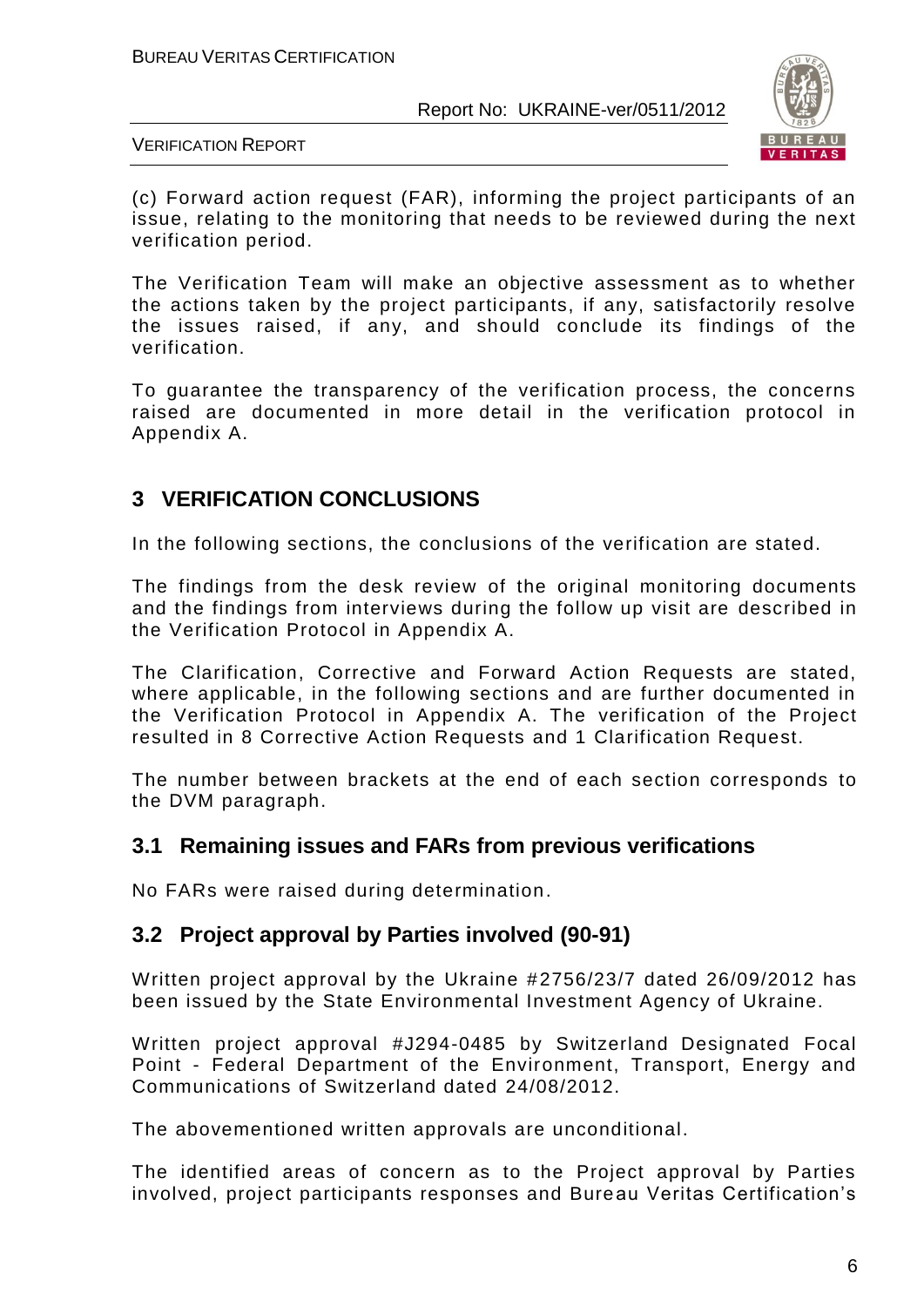

#### VERIFICATION REPORT

conclusions are described in Appendix A to this report (refer to CAR 01, CAR 02).

#### **3.3 Project implementation (92-93)**

The main purpose of the Joint Implementation Project (hereinafter - JIP) implementation «Power distribution system modernization of PJSC «AES Kyivoblenergo» is the implementation of the program on the technical improvement of electrical networks and equipment, advanced technologies implementation, the transition to a higher level of organization, transmission and distribution of electric energy.

Implementation of the measures under the Project allows for improvement of the reliability and efficiency of distribution electrical grids of Public joint stock company "AES Kyivoblenergo" and this helps reduce the amount of electricity that is lost during transportation thereof to the consumers of all forms of ownership, so the production of electricity at thermal power plants decreases and correspondingly GHG emissions are reduced.

Implementation of project activities started in 2003, as provided for in the determined PDD, version 2.0. However, ERUs generated in 2003 are excluded from the calculation from a conservative standpoint. Therefore, 01/01/2004 was taken as the crediting period start date.

Project implementation status in the reporting period of 01/01/2008 – 30/06/2012, including the project milestones is provided in Table 1.

| N <sub>2</sub> | <b>Name of activities</b>                                                | <b>Units</b> | 2008  | 2009          | 2010         | 2011      | 2012<br>(6 months) |
|----------------|--------------------------------------------------------------------------|--------------|-------|---------------|--------------|-----------|--------------------|
| 1              | Replacement of PL wires by wires<br>with biggest section at PL-0.4-20 kV | km           | 524.5 | 433.8         | 516.3        | 507.8     | 420.4              |
| $\overline{2}$ | Power transformers overhauls                                             | pcs          | 159   | 103           | 163          | 140       | 68                 |
| 3              | Construction of PL-10kV;<br><b>PL-0.4 kV</b>                             | km<br>km     | 10.83 | 10.56<br>8.19 | 1.49<br>1.44 | -         | 2.46<br>6.53       |
| 4              | Replacing the single-phase meters<br>with high accuracy meters           | pcs          | 23682 | 3212<br>5     | 3683<br>7    | 3436<br>8 | 29272              |
| 5              | Replacement of wrecked PL-0.4kV                                          | km           | 11.1  | 11.54         | 129.4        |           | 6.75               |
| 6              | Installation of isolated cables at PL-<br>$0.4 - 20$ kV                  | km           | 27    | 54            | 11           | 169.4     | 73.1               |
| $\overline{7}$ | of<br>unloading<br>Construction<br>substations                           | pcs          | 18.86 | 9.8           | 2.95         |           | 5                  |
| 8              | installation<br>of<br>Replacement and<br>meters in front of buildings    | pcs          | 869   | 1173          | 1423         | 4204<br>3 | 33 264             |
| 9              | Change of wrecked PL-10kV                                                | km           | 41    | 120           | 152          |           | 7.86               |
| 10             | TP-10/0.4kV overhauls                                                    | pcs          |       |               | 3.45         | 1458      | 784                |
| 11             | Replacement of<br>oil<br>worn-out<br>switches with vacuum ones           | pcs          | 2150  | 3062          | 5156         | 99        | 67                 |

#### Table 1. Project implementation status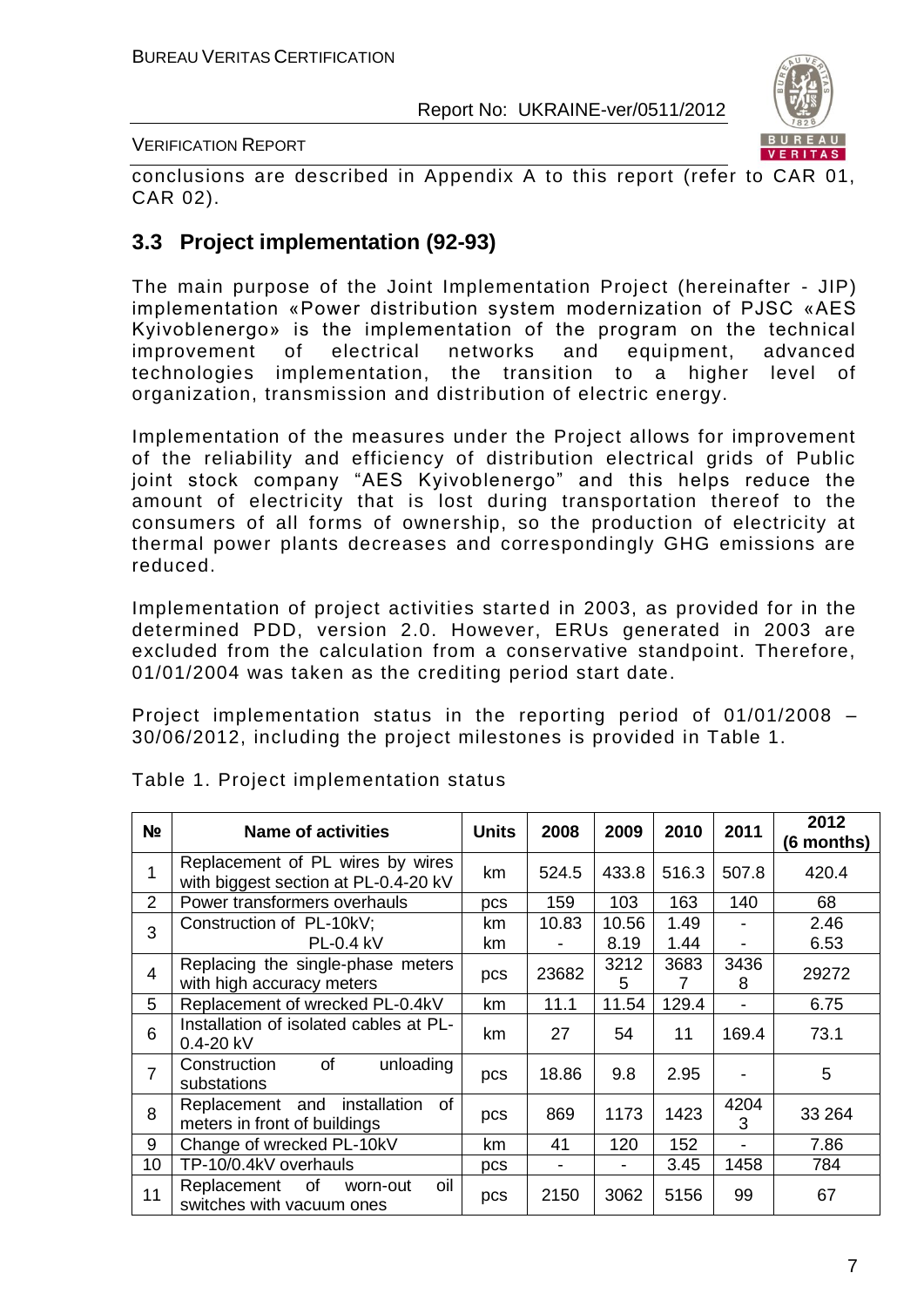

VERIFICATION REPORT

| 12 | Change of the cable lines 10- 0.4<br>kV                     | km         | 24408 | 1682<br>2 | 1596  |           | 11.45 |
|----|-------------------------------------------------------------|------------|-------|-----------|-------|-----------|-------|
| 13 | Installation<br>3<br>οf<br>-phase<br>multifunctional meters | pcs        | 2     |           | -     | 4625      | 2987  |
| 14 | Replacement of insulators at PL-<br>$0.4 - 20$ kV           | pcs.       | 16    | 219       | 206   | 1827<br>6 | 11781 |
| 15 | Introduction of ASKOE                                       | <b>DCS</b> | 168   | 390       | 456   |           |       |
| 16 | Installation of RZ PA devices                               | pcs        | 524.5 | 433.8     | 516.3 | 131       | 61    |
| 17 | Replacement of signal lamps with<br>LED ones                | pcs        | 159   | 103       | 163   | 285       | 198   |

Implementation of project measures is carried out according to the project plan.

The identified areas of concern as to the project implementation, project participants responses and Bureau Veritas Certification's conclusions are described in Appendix A to this report (refer to CAR 03, CL 01).

#### **3.4 Compliance of the monitoring plan with the monitoring methodology (94-98)**

The monitoring occurred in accordance with the monitoring plan included in the PDD regarding which the determination has been deemed final and is so listed on the UNFCCC JI website.

For calculating the emission reductions, key factors influencing the baseline emissions and the activity level of the project and the emissions as well as risks associated with the project were taken into account, as appropriate.

Data sources used for calculating emission reductions are clearly identified, reliable and transparent.

Emission factors, including default emission factors, are selected by carefully balancing accuracy and reasonableness, and appropriately justified of the choice.

The calculation of emission reductions is based on conservative assumptions and the most plausible scenarios in a transparent manner.

The identified areas of concern as to the compliance of the monitoring plan with the monitoring methodology, project participants responses and Bureau Veritas Certification's conclusions are described in Appendix A to this report (refer to CAR 04).

### **3.5 Revision of monitoring plan (99-100)**

Not applicable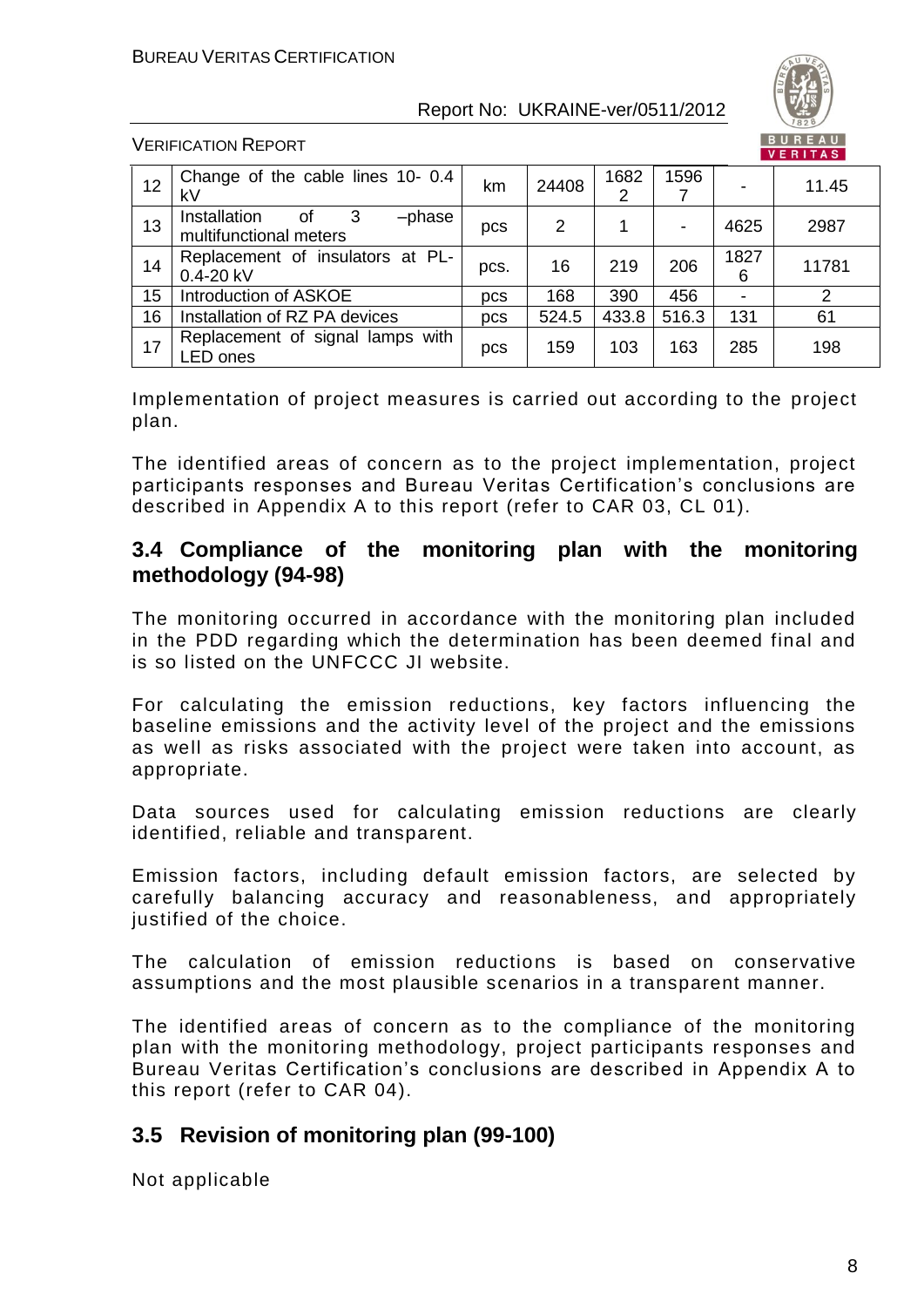

VERIFICATION REPORT

#### **3.6 Data management (101)**

The data and their sources, provided in monitoring report, are clearly identified, reliable and transparent.

The implementation of data collection procedures is in accordance with the monitoring plan, including the quality control and quality assurance procedures. These procedures are mentioned in the section "References" of this report.

The function of the monitoring equipment, including its calibration status, is in order.

The evidence and records used for the monitoring are maintained in a traceable manner.

The data collection and management system for the project is in accordance with the monitoring plan.

The identified areas of concern as to the data managemet, project participants responses and Bureau Veritas Certification's conclusions are described in Appendix A to this report (refer to CARs 05 - 08).

#### **3.7 Verification regarding programmes of activities (102-110)**

Not applicable

#### **4 VERIFICATION OPINION**

Bureau Veritas Certification has performed the initial and 1st periodic verification of the Power distribution system modernization of PJSC «AES KYIVOBLENERGO» Carbon Management Company GmbH Kyiv region, Ukraine, which applies JI specific approach. The verification was performed on the basis of UNFCCC criteria and host country criteria and also on the criteria given to provide for consistent project operations, monitoring and reporting.

The verification consisted of the following three phases: i) desk review of the monitoring report against the project design and the baseline and monitoring plan; ii) follow-up interviews with project stakeholders; iii) resolution of outstanding issues and the issuance of the final verification report and opinion.

The management of Carbon Management Company GmbH is responsible for the preparation of the GHG emissions data and the reported GHG emissions reductions of the project on the basis set out within the project Monitoring Plan indicated in the final PDD version 2.0 dated 20/07/2012.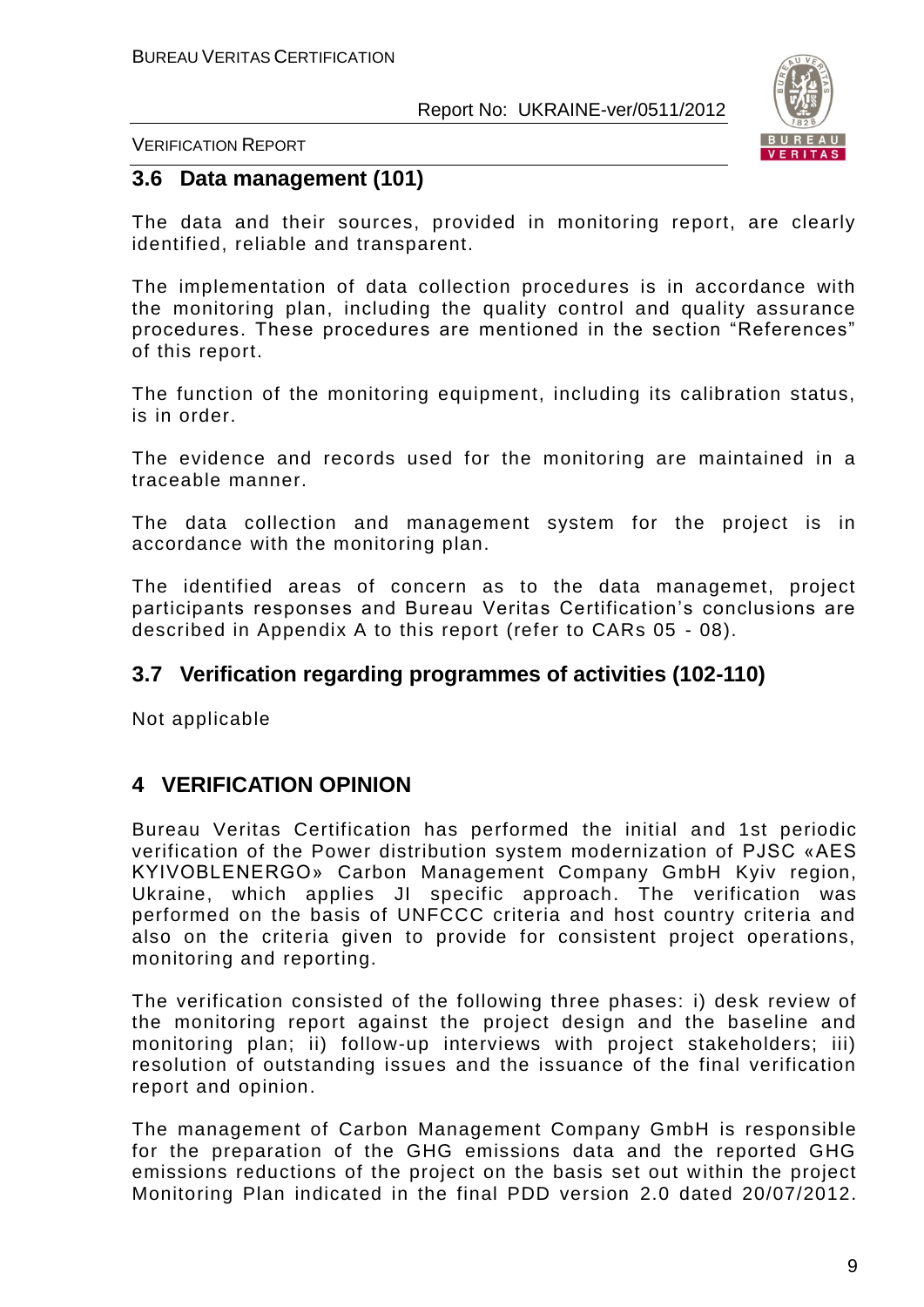

VERIFICATION REPORT

The development and maintenance of records and reporting procedures in accordance with that plan, including the calculation and determination of GHG emission reductions from the project, is the responsibility of the management of the project.

Bureau Veritas Certification verified the Project Monitoring Report version 2.0 for the reporting period as indicated below. Bureau Veritas Certification confirms that the project is implemented as planned and described in approved project design documents. Installed equipment being essential for generating emission reduction runs reliably and is calibrated appropriately. The monitoring system is in place and the project is generating GHG emission reductions.

Bureau Veritas Certification can confirm that the GHG emission reduction is accurately calculated and is free of material errors, omissions, or misstatements. Our opinion relates to the project's GHG emissions and resulting GHG emissions reductions reported and related to the approved project baseline and monitoring, and its associated documents. Based on the information we have seen and evaluated, we confirm, with a reasonable level of assurance, the following statement:

Reporting period: From 01/01/2008 to 30/06/2012

| For the period from 01/01/2008 to 31/12/2008<br><b>Baseline emissions</b><br>Project emissions<br><b>Emission Reductions</b> | : 443 510<br>$\mathbf 0$<br>: 443 510                |  | tonnes of $CO2$ equivalent.<br>tonnes of CO <sub>2</sub> equivalent.<br>tonnes of $CO2$ equivalent. |
|------------------------------------------------------------------------------------------------------------------------------|------------------------------------------------------|--|-----------------------------------------------------------------------------------------------------|
| For the period from 01/01/2009 to 31/12/2009<br><b>Baseline emissions</b><br>Project emissions<br><b>Emission Reductions</b> | : 473 211<br>$\overline{\mathbf{0}}$<br>: 473211     |  | tonnes of $CO2$ equivalent.<br>tonnes of $CO2$ equivalent.<br>tonnes of $CO2$ equivalent.           |
| For the period from 01/01/2010 to 31/12/2010<br><b>Baseline emissions</b><br>Project emissions<br><b>Emission Reductions</b> | : 432 932<br>$\mathbf{0}$<br>:432 932                |  | tonnes of $CO2$ equivalent.<br>tonnes of CO <sub>2</sub> equivalent.<br>tonnes of $CO2$ equivalent. |
| For the period from 01/01/2011 to 31/12/2011<br><b>Baseline emissions</b><br>Project emissions<br><b>Emission Reductions</b> | : 671342<br>$\mathbf{C}$ : $\mathbf{C}$<br>: 671 342 |  | tonnes of $CO2$ equivalent.<br>tonnes of CO <sub>2</sub> equivalent.<br>tonnes of $CO2$ equivalent. |
| For the period from 01/01/2012 to 30/06/2012<br><b>Baseline emissions</b><br>Project emissions<br><b>Emission Reductions</b> | :676 726<br>0<br>: 676 726                           |  | tonnes of $CO2$ equivalent.<br>tonnes of CO <sub>2</sub> equivalent.<br>tonnes of $CO2$ equivalent. |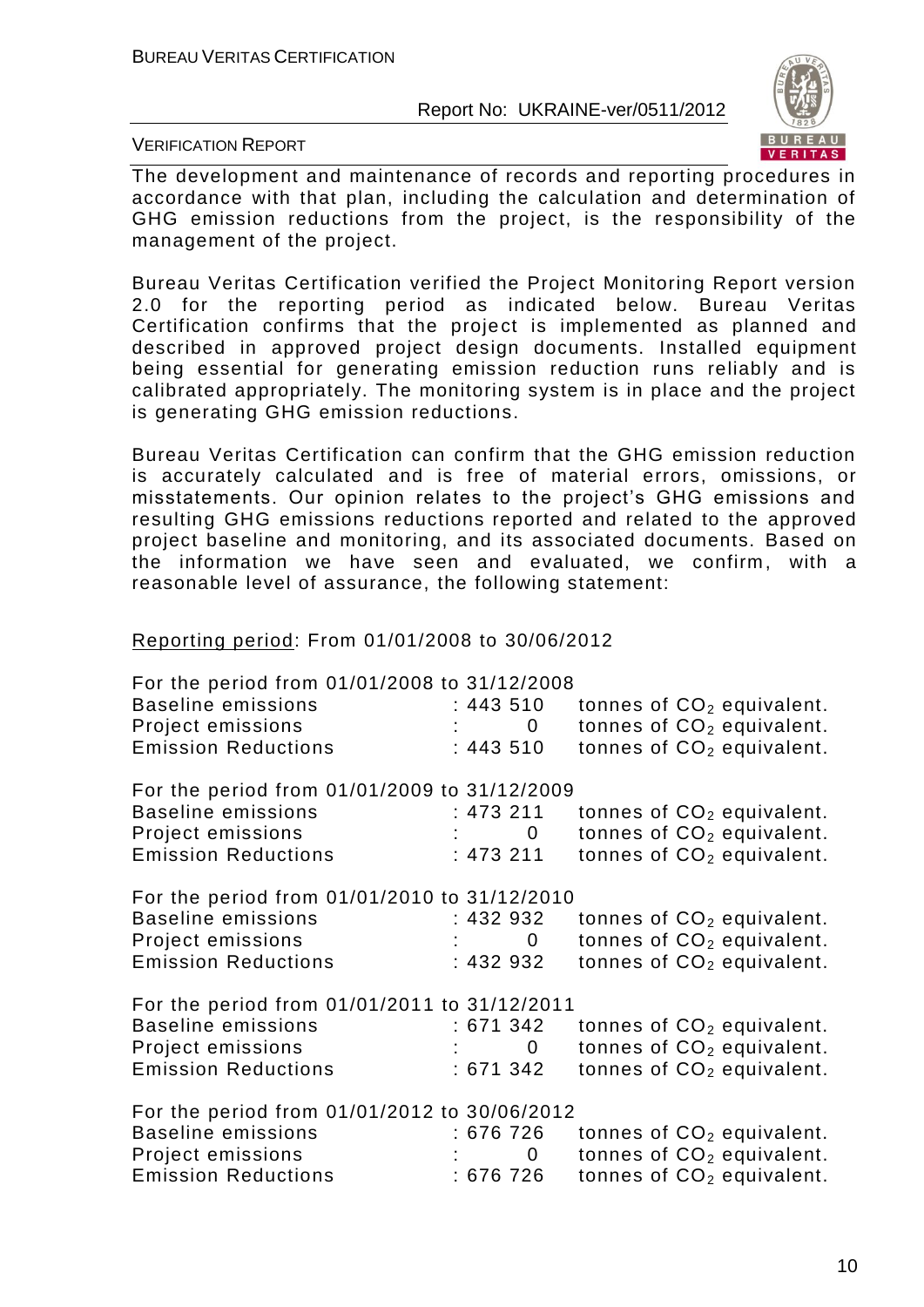

| Total for the monitoring period |                                         |
|---------------------------------|-----------------------------------------|
| Baseline emissions              | : 2 697 721 tonnes of $CO2$ equivalent. |
| Project emissions               | 0 tonnes of $CO2$ equivalent.           |
| <b>Emission Reductions</b>      | : 2 697 721 tonnes of $CO2$ equivalent. |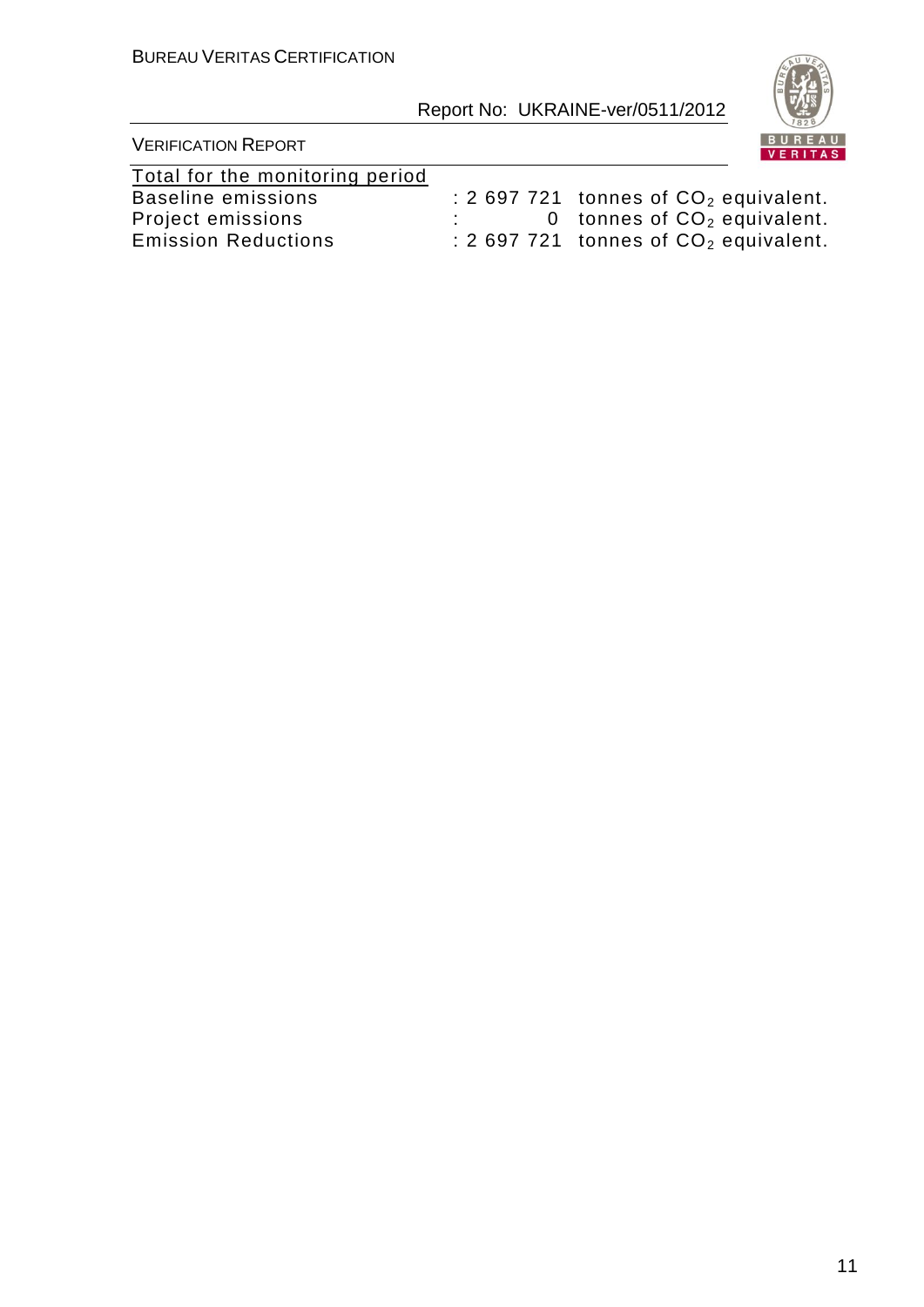

VERIFICATION REPORT

#### **5 REFERENCES**

#### **Category 1 Documents:**

Documents provided by CARBON MANAGEMENT COMPANY GMBH that relate directly to the GHG components of the project.

- /1/ Project Design Document Power distribution system modernization of PJSC «AES KYIVOBLENERGO» version 2.0 dated 20/07/2012
- /2/ Monitoring report for JI project Power distribution system modernization of PJSC «AES KYIVOBLENERGO» version 1.0 dated 19/08/2012
- /3/ ERUs calculation excel file «20120405 KOE MR001.xls»
- /4/ Monitoring report for JI project Power distribution system modernization of PJSC «AES KYIVOBLENERGO» version 2.0 dated 28/09/2012
- /5/ ERUs calculation excel file «20120726\_KOE\_MR001 v02.xls»
- /6/ Letter of Approval №2756/23/7 dated 26/09/2012 issued by State Agency of ecological investments of Ukraine
- /7/ Letter of Approval J294-0485 dated 26/09/2012 issued by the Designated Focal Point of Switzerland

#### **Category 2 Documents:**

Background documents related to the design and/or methodologies employed in the design or other reference documents.

- /1/ Structure of power balance and TPL for transfer within "AES Kyivoblenergo" PJSC 154-0,38 kV power grid for 2002
- /2/ Structure of power balance and TPL for transfer within "AES Kyivoblenergo" PJSC 154-0,38 kV power grid for 2003
- /3/ Structure of power balance and TPL for transfer within "AES Kyivoblenergo" PJSC 154-0,38 kV power grid for 2004
- /4/ Structure of power balance and TPL for transfer within "AES Kyivoblenergo" PJSC 154-0,38 kV power grid for 2005
- /5/ Structure of power balance and TPL for transfer within "AES Kyivoblenergo" PJSC 154-0,38 kV power grid for 2006
- /6/ Structure of power balance and TPL for transfer within "AES Kyivoblenergo" PJSC 154-0,38 kV power grid for 2007
- /7/ Structure of power balance and TPL for transfer within "AES Kyivoblenergo" PJSC 154-0,38 kV power grid for 2008
- /8/ Structure of power balance and TPL for transfer within "AES Kyivoblenergo" PJSC 154-0,38 kV power grid for 2009
- /9/ Structure of power balance and TPL for transfer within "AES Kyivoblenergo" PJSC 154-0,38 kV power grid for 2010
- /10/ Structure of power balance and TPL for transfer within "AES Kyivoblenergo" PJSC 154-0,38 kV power grid for 2011
- /11/ Power commercial accounting balance sheet dated 01/12/2012 (devices calibration schedule)
- /12/ Photo–Rehabilitated power line
- /13/ Photo–Rehabilitated Boryspil 10/35/810кВ substation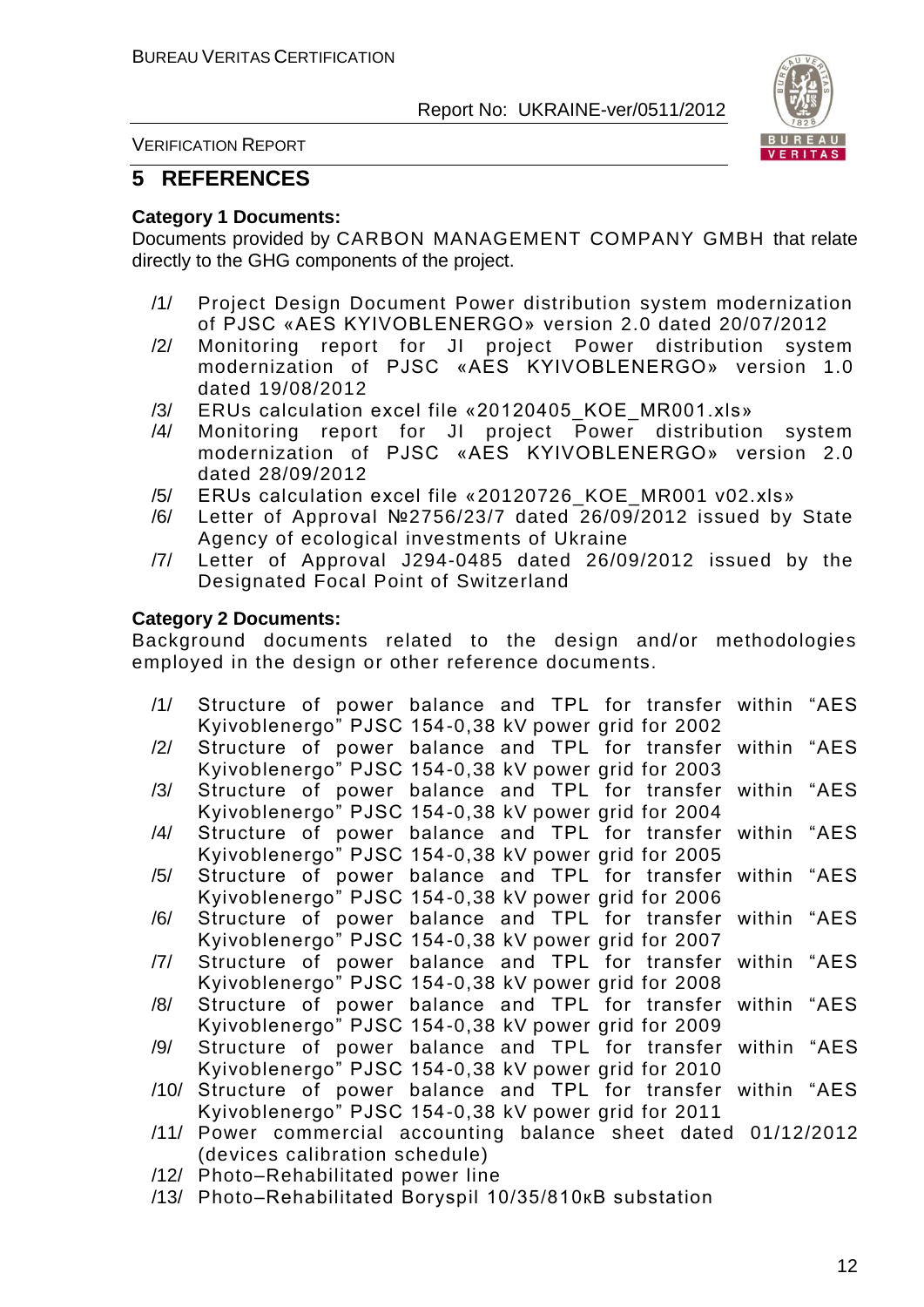

- /14/ Photo[–sulfur hexafluoride](http://multitran.ru/c/m.exe?t=4042092_1_2) switch which was replaced within the project activity
- /15/ Photo–power meter # 50082531
- /16/ Photo–power meter # 260171
- /17/ Personnel cooperation activities schedule for 2012
- /18/ Schedule of "AES Kyivoblenergo" PJSC personnel training in vocational schools for 2012
- /19/ Protocol # 5/21/2 dated 25/05/2012 on knowledge testing of regulations and state norms, field instructions on technical and safe operation of constructions, facilities and engineering networks, issued by the Novator Scientific and Methodological Centre
- /20/ Protocol # 62/12 dated 01/06/2012 on knowledge testing commission session
- /21/ Inquiry АА # 559401 from the Unified State Register of Enterprises and Organizations of Ukraine
- /22/ Form # 67-energo. Report on organization of the active energy accounting system at consumers as of 01/01/2012 and on installation of automated power accounting system and local data recording and processing system at consumer's power grid and power transporting organizations as of 01/01/2012
- /23/ Form # 67-energo. Report on organization of the active energy accounting system at consumers as of 01/01/2011 and on installation of automated power accounting system and local data recording and processing system at consumer's power grid and power transporting organizations as of 01/01/2011
- /24/ Form # 67-energo. Report on organization of the active energy accounting system at consumers as of 01/01/2010 and on installation of automated power accounting system and local data recording and processing system at consumer's power grid and power transporting organizations as of 01/01/2010
- /25/ Form # 67-energo. Report on organization of the active energy accounting system at consumers as of 01/01/2009 and on installation of automated power accounting system and local data recording and processing system at consumer's power grid and power transporting organizations as of 01/01/2009
- /26/ "AES Kyivoblenergo" CJSC automatic system for commercial accounting of power consumption (ASCAPC) within the Wholesale Energy Market of Ukraine (WPM). Technical project 518/05.1.АС - ПЗ.
- /27/ Statement dated 12/08/2010 on commissioning of "AES Kyivoblenergo" CJSC automatic system for commercial accounting of power consumption on the boarder of the Wholesale Energy Market of Ukraine objects
- /28/ Certificate on introduction of the amendments to the Register of Automatic System for Commercial Accounting of Power Consumption "AES Kyivoblenergo" CJSC ASCAPC, registration # 171, valid from 01/01/2012 to 30/12/2014
- /29/ Certificate on introduction of the amendments to the Register of Automatic System for Commercial Accounting of Power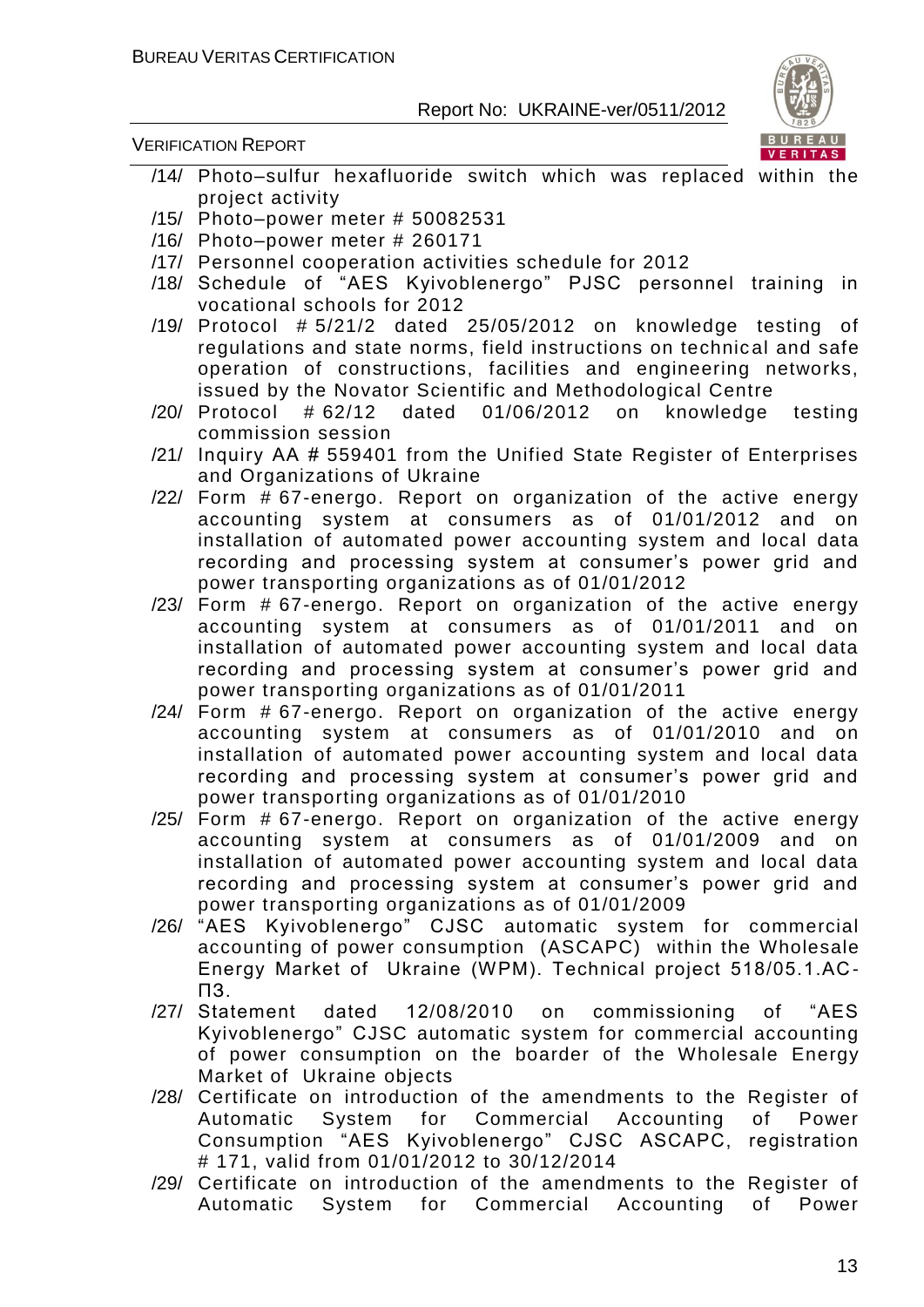VERIFICATION REPORT



Consumption "AES Kyivoblenergo" CJSC ASCAPC, registration # 149, valid from 20/09/2011 to 30/12/2011 /30/ Certificate # С8.219-2009 dated 09/07/2009 on state metrological attestation of "AES Kyivoblenergo" CJSC automatic system for commercial accounting of power consumption on the boarder of the Wholesale Energy Market of Ukraine objects /31/ Protocol # У04728690/8.210-2009П dated 09/07/2009 on state metrological attestation of "AES Kyivoblenergo" CJSC automatic system for commercial accounting of power consumption on the boarder of the Wholesale Energy Market of Ukraine objects /32/ Photo–ASCAPC operator control panel /33/ Investment plan of "AES Kyivoblenergo" CJSC for 2011, covering the period till 2015 /34/ Report dated 17/04/2012 on implementation of "AES Kyivoblenergo" CJSC investment development programme for 2011 /35/ Investment plan of "AES Kyivoblenergo" CJSC for 2010, covering the period till 2014 /36/ Report dated 25/01/2011 on implementation of "AES Kyivoblenergo" CJSC investment development programme for 2010 /37/ Investment plan of "AES Kyivoblenergo" CJSC for 2009, covering the period till 2013 /38/ Report dated 22/01/2010 on implementation of "AES Kyivoblenergo" CJSC investment development programme for 2009 /39/ Investment plan of "AES Kyivoblenergo" CJSC for 2008, covering the period till 2012 /40/ Report dated 10/02/2009 on implementation of "AES Kyivoblenergo" CJSC investment development programme for 2008 /41/ Investment plan of "AES Kyivoblenergo" CJSC for 2007, covering the period till 2011 /42/ Report dated 18/01/2008 on implementation of "AES Kyivoblenergo" CJSC investment development programme for 2007 /43/ Investment plan of "AES Kyivoblenergo" CJSC for 2006, covering the period till 2010 /44/ Report dated 23/01/2007 on implementation of "AES Kyivoblenergo" CJSC investment development programme for 2006 /45/ Investment plan of "AES Kyivoblenergo" CJSC for 2005, covering the period till 2009 /46/ Report dated 25/01/2006 on implementation of "AES Kyivoblenergo" CJSC investment development programme for 2005 /47/ Investment plan of "AES Kyivoblenergo" CJSC for 2004, covering the period till 2008 /48/ Report dated 26/01/2005 on implementation of "AES Kyivoblenergo" CJSC investment development programme for 2004 /49/ Investment plan of "AES Kyivoblenergo" OJSC for 2003 /50/ Report dated 16/03/2004 on implementation of "AES Kyivoblenergo" OJSC investment development programme for 2003

/51/ Development programme of 35-110 kV power grids and decision on 0,4-(6)10 kV power grids rehabilitation for 2007-2011, "AES Kyivoblenergo" OJSC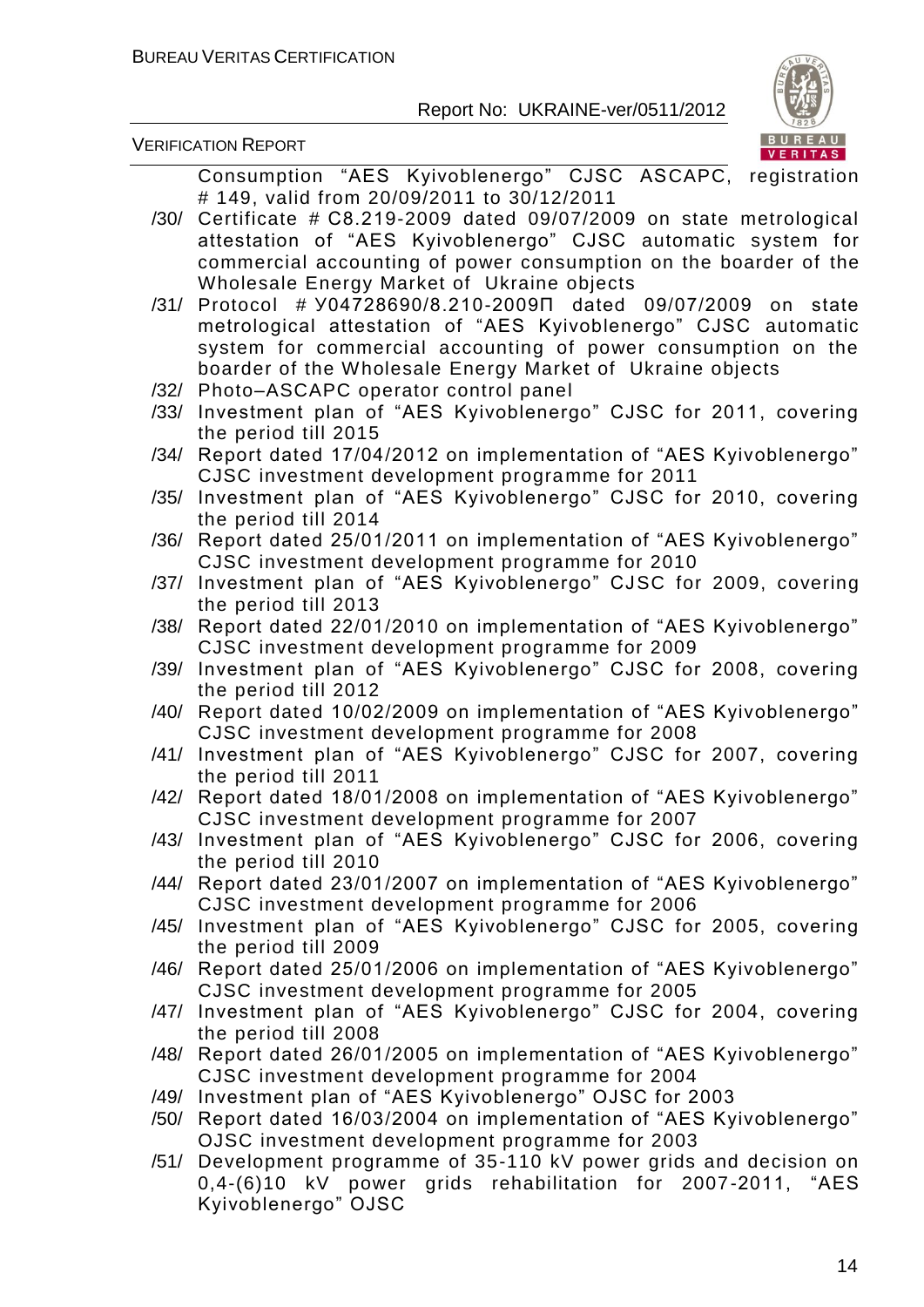

|      | $/52/$ Order # 727-p dated 11/09/2007 on approving the Development                                            |
|------|---------------------------------------------------------------------------------------------------------------|
|      | Programme of 35-110 kV Power Grids and Decision on 0,4-(6)10 kV                                               |
|      | Power Grids Rehabilitation for 2007-2011, issued by the Cabinet of                                            |
|      | <b>Ministers of Ukraine</b>                                                                                   |
| /53/ | Development programme of 35-110 kV power grids and decision on                                                |
|      | 0,4-(6)10 kV power grids rehabilitation for 2012-2015, "AES                                                   |
|      | Kyivoblenergo" OJSC                                                                                           |
| /54/ | License Series AF # 578470 on power transfer<br>to "AES                                                       |
|      | Kyivoblenergo" PJSC local power grids, issued by Ukrainian                                                    |
|      | <b>Electricity Supervision Authority</b>                                                                      |
| /55/ | List of Wholesale Energy Market points and dates of power                                                     |
|      | accounting at "AES Kyivoblenergo" PJSC Wholesale Energy Market                                                |
|      | points dated 14/06/2012                                                                                       |
|      | /56/ Passport-protocol on measuring unit of N. Petrivtsi PS 110/10 kV                                         |
|      | substation, B-10KB T-I adjunction                                                                             |
| /57/ | Passport-protocol on measuring unit of N. Petrivtsi PS 110/10 kV                                              |
|      | substation, B-10KB «TΠ-949 №1» adjunction                                                                     |
| /58/ | Passport-protocol on measuring unit of N. Petrivtsi PS 110/10 kV                                              |
|      | substation, B-10KB T-2 adjunction                                                                             |
| /59/ | Passport-protocol on measuring unit of<br>N. Petrivtsi PS 110/10 kV                                           |
|      | substation, B-10KB «TΠ-949 №2» adjunction                                                                     |
| /60/ | Zhuliany PS 110/10 kV<br>Passport-protocol on measuring unit of                                               |
|      | substation, B-10KB T-1 I c.w. adjunction                                                                      |
|      | Zhuliany PS 110/10 kV<br>/61/ Passport-protocol on measuring unit of                                          |
|      | substation, B-10KB T-2 II c.w. adjunction                                                                     |
| /62/ | Zhuliany PS 110/10 kV<br>Passport-protocol on measuring unit of                                               |
| /63/ | substation, B-10KB T-1 III c.w. adjunction<br>Zhuliany PS 110/10 kV<br>Passport-protocol on measuring unit of |
|      | substation, B-10кВ Т-2 IV с.ш. adjunction                                                                     |
|      | KPTF PS 35/10<br>/64/ Passport-protocol on measuring unit of<br>kV                                            |
|      | substation, ПЛ-35 "ДТЕЦ" adjunction                                                                           |
|      | /65/ Passport-protocol on measuring unit of<br>Mostyshche PS 35/10 kV                                         |
|      | substation, Л-10кВ "ТП # 266" adjunction                                                                      |
|      | /66/ Passport-protocol on measuring unit of Mostyshche PS 35/10 kV                                            |
|      | Substation, $\Pi$ -10KB "T $\Pi$ # 325" adjunction                                                            |
|      | /67/ Passport-protocol on measuring unit of Mostyshche PS 35/10 kV                                            |
|      | substation, Л-10кВ "ТП # 3030" adjunction                                                                     |
|      | /68/ Passport-protocol on measuring unit of<br>Irpin PS 110/10<br>kV                                          |
|      | substation, ПЛ-110кВ "Северна-3" (Serverna-3) adjunction                                                      |
|      | /69/ Passport-protocol on measuring unit of<br>Irpin PS 110/10<br>kV                                          |
|      | substation, ПЛ-110кВ "Біличі" (Bilychi) adjunction                                                            |
|      | Irpin PS 110/10<br>/70/ Passport-protocol on measuring unit of<br>kV                                          |
|      | substation, OB-110KB adjunction                                                                               |
|      | /71/ Passport-protocol on measuring unit of Vyshhorod PS 110/10/6 kV                                          |
|      | substation, $\Pi$ -10KB "TII-7567" adjunction                                                                 |
|      | /72/ Passport-protocol on measuring unit of Vyshhorod PS 110/10/6 kV                                          |
|      | substation, Л-10кВ "ТП-7305" adjunction                                                                       |
|      | /73/ Passport-protocol on measuring unit of TP 10/0,4 kV TN-2416                                              |
|      | substation, B-0,4KB "TN-2416 T-1" adjunction                                                                  |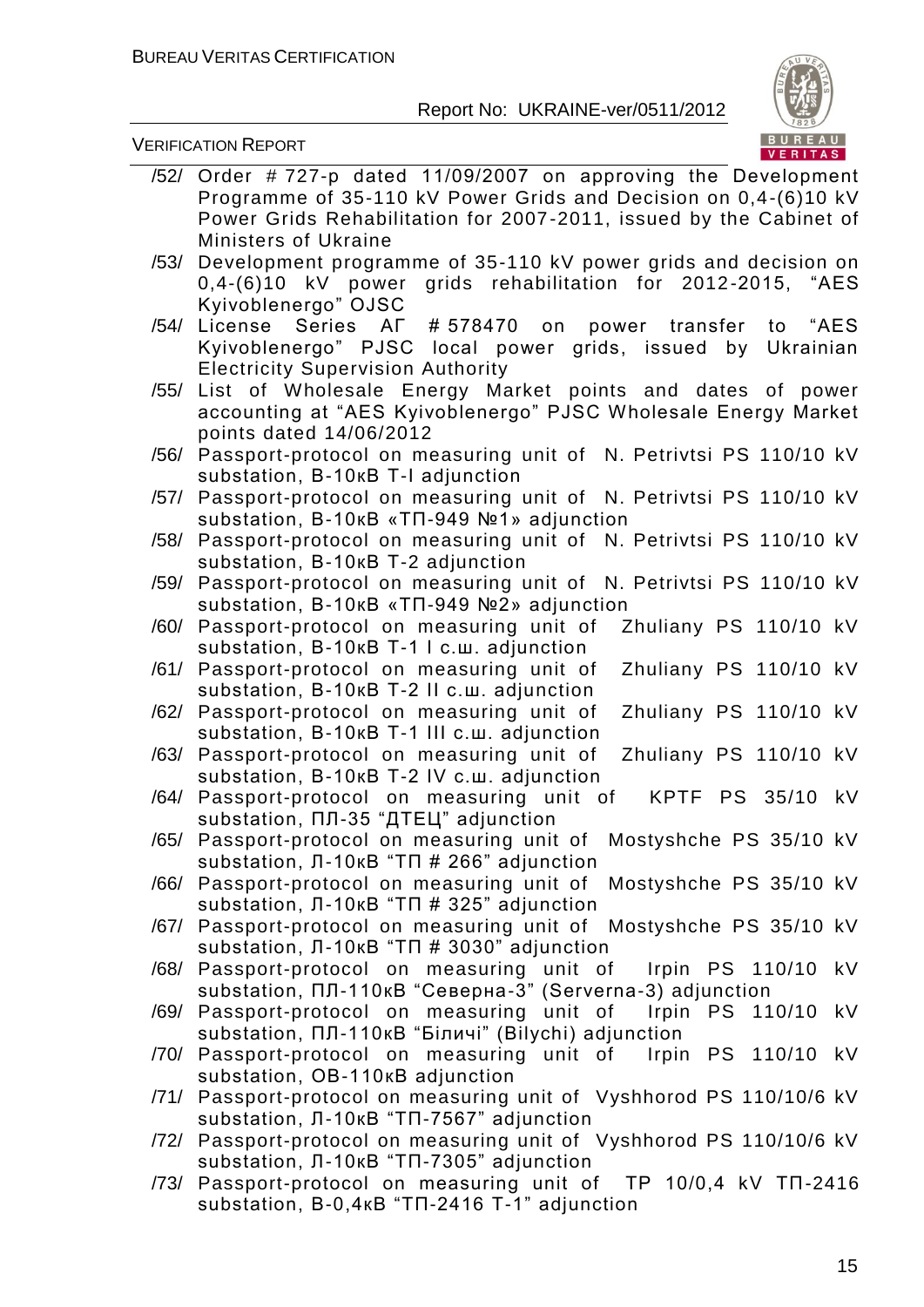

VERIFICATION REPORT

| substation, B-0,4KB "TN-2416 T-2" adjunction<br>Passport-protocol on measuring unit of TP 10/0,4 kV TN-2930<br>/75/<br>substation, B-0,4KB "TN-2930 T-1" adjunction<br>/76/ Passport-protocol on measuring unit of TP 10/0,4 kV TN-2930<br>substation, B-0,4KB "TN-2930 T-2" adjunction<br>10/0,4 kV "PN-261"<br>Passport-protocol on measuring unit of TP<br>/77/<br>substation, B-0,4kB "PN-261 T-1" adjunction<br>Passport-protocol on measuring unit of TP 10/0,4 kV "PN-261"<br>/78/<br>Substation, B-0,4KB "PN-261 T-2" adjunction<br>Passport-protocol on measuring unit of TP 10/0,4 kV "PN-296"<br>/79/<br>substation, B-0,4KB "PN-296" adjunction<br>Passport-protocol on measuring unit of TP 10/0,4 kV "TN-3238 T-<br>/80/<br>1" substation, B-0,4KB "TN-3238 T-1" adjunction<br>Passport-protocol on measuring unit of TP 10/0,4 kV "TN-963"<br>/81/<br>substation, B-0,4KB "TN-963" adjunction<br>Passport-protocol on measuring unit of TP 10/0,4 kV "TN-1306"<br>/82/<br>substation, B-0,4KB "TN-1306" adjunction<br>Passport-protocol on measuring unit of<br>SV 10 kV "PN-4"<br>/83/<br>Substation, CB-10KB "PN-4" adjunction<br>Passport-protocol on measuring unit of V. Oleksandrivka PS<br>/84/<br>110/10 kV substation, Л-10кВ "РП-261" adjunction<br>Passport-protocol on measuring unit of Oseschyna PS 110/6 kV<br>/85/<br>substation, B-6KB T-1 adjunction<br>Passport-protocol on measuring unit of Oseschyna PS 110/6 kV<br>/86/<br>substation, B-6KB T-2 adjunction<br><b>kV</b><br>Passport-protocol on measuring unit of Kalena PS 35/10<br>/87/<br>substation, ПЛ-35кВ «Калена-Фастів» (Kalen-Fastiv) adjunction<br><b>PS</b><br>/88/ Passport-protocol on measuring unit of<br>Myronivka<br>110/35/27,5/10 kV substation, ПЛ-110кВ "РМЗ" adjunction<br><b>PS</b><br>Passport-protocol on measuring unit<br>Myronivka<br>/89/<br>0f<br>110/35/27,5/10 kV substation, ПЛ-110кВ "Завадівка" (Zavadivka)<br>adjunction<br><b>PS</b><br>/90/ Passport-protocol on measuring unit of Myronivka<br>110/35/27,5/10 kV substation, ПЛ-110кВ "Юрківка" (Yurkivka)<br>adjunction<br>/91/ Passport-protocol on measuring unit of Myronivka<br><b>PS</b><br>110/35/27,5/10 kV substation, OB-110KB adjunction<br>/92/ Passport-protocol on measuring unit of Kolos PS 110/35/27,5/10<br>kV substation, Kaniv HPS ПЛ-110кВ adjunction<br>Passport-protocol on measuring unit of Kolos PS 110kV substation,<br>/93/<br>МПЛ-110кВ "Колос" (Kolos) adjunction<br>Passport-protocol on measuring unit of Selektsiina PS 110/35/10<br>/94/<br>kV substation, Kaniv HPS ПЛ-110кВ adjunction<br>Passport-protocol on measuring unit of Selektsiina PS 110/35/10<br>/95/<br>kV substation, Kolos-Kaniv HPS ПЛ-110кВ adjunction<br>/96/ Passport-protocol on measuring unit of Bohuslav 110/35/10 kV<br>substation, Myronivka-Yurkivka NJ-110 adjunction | /74/ Passport-protocol on measuring unit of TP 10/0,4 kV TN-2416 |
|---------------------------------------------------------------------------------------------------------------------------------------------------------------------------------------------------------------------------------------------------------------------------------------------------------------------------------------------------------------------------------------------------------------------------------------------------------------------------------------------------------------------------------------------------------------------------------------------------------------------------------------------------------------------------------------------------------------------------------------------------------------------------------------------------------------------------------------------------------------------------------------------------------------------------------------------------------------------------------------------------------------------------------------------------------------------------------------------------------------------------------------------------------------------------------------------------------------------------------------------------------------------------------------------------------------------------------------------------------------------------------------------------------------------------------------------------------------------------------------------------------------------------------------------------------------------------------------------------------------------------------------------------------------------------------------------------------------------------------------------------------------------------------------------------------------------------------------------------------------------------------------------------------------------------------------------------------------------------------------------------------------------------------------------------------------------------------------------------------------------------------------------------------------------------------------------------------------------------------------------------------------------------------------------------------------------------------------------------------------------------------------------------------------------------------------------------------------------------------------------------------------------------------------------------------------------------------------------------------------------------------------------------------------------------------------------------------------------------------------------------------------------------------------------------------------------------------------------------------------------|------------------------------------------------------------------|
|                                                                                                                                                                                                                                                                                                                                                                                                                                                                                                                                                                                                                                                                                                                                                                                                                                                                                                                                                                                                                                                                                                                                                                                                                                                                                                                                                                                                                                                                                                                                                                                                                                                                                                                                                                                                                                                                                                                                                                                                                                                                                                                                                                                                                                                                                                                                                                                                                                                                                                                                                                                                                                                                                                                                                                                                                                                                     |                                                                  |
|                                                                                                                                                                                                                                                                                                                                                                                                                                                                                                                                                                                                                                                                                                                                                                                                                                                                                                                                                                                                                                                                                                                                                                                                                                                                                                                                                                                                                                                                                                                                                                                                                                                                                                                                                                                                                                                                                                                                                                                                                                                                                                                                                                                                                                                                                                                                                                                                                                                                                                                                                                                                                                                                                                                                                                                                                                                                     |                                                                  |
|                                                                                                                                                                                                                                                                                                                                                                                                                                                                                                                                                                                                                                                                                                                                                                                                                                                                                                                                                                                                                                                                                                                                                                                                                                                                                                                                                                                                                                                                                                                                                                                                                                                                                                                                                                                                                                                                                                                                                                                                                                                                                                                                                                                                                                                                                                                                                                                                                                                                                                                                                                                                                                                                                                                                                                                                                                                                     |                                                                  |
|                                                                                                                                                                                                                                                                                                                                                                                                                                                                                                                                                                                                                                                                                                                                                                                                                                                                                                                                                                                                                                                                                                                                                                                                                                                                                                                                                                                                                                                                                                                                                                                                                                                                                                                                                                                                                                                                                                                                                                                                                                                                                                                                                                                                                                                                                                                                                                                                                                                                                                                                                                                                                                                                                                                                                                                                                                                                     |                                                                  |
|                                                                                                                                                                                                                                                                                                                                                                                                                                                                                                                                                                                                                                                                                                                                                                                                                                                                                                                                                                                                                                                                                                                                                                                                                                                                                                                                                                                                                                                                                                                                                                                                                                                                                                                                                                                                                                                                                                                                                                                                                                                                                                                                                                                                                                                                                                                                                                                                                                                                                                                                                                                                                                                                                                                                                                                                                                                                     |                                                                  |
|                                                                                                                                                                                                                                                                                                                                                                                                                                                                                                                                                                                                                                                                                                                                                                                                                                                                                                                                                                                                                                                                                                                                                                                                                                                                                                                                                                                                                                                                                                                                                                                                                                                                                                                                                                                                                                                                                                                                                                                                                                                                                                                                                                                                                                                                                                                                                                                                                                                                                                                                                                                                                                                                                                                                                                                                                                                                     |                                                                  |
|                                                                                                                                                                                                                                                                                                                                                                                                                                                                                                                                                                                                                                                                                                                                                                                                                                                                                                                                                                                                                                                                                                                                                                                                                                                                                                                                                                                                                                                                                                                                                                                                                                                                                                                                                                                                                                                                                                                                                                                                                                                                                                                                                                                                                                                                                                                                                                                                                                                                                                                                                                                                                                                                                                                                                                                                                                                                     |                                                                  |
|                                                                                                                                                                                                                                                                                                                                                                                                                                                                                                                                                                                                                                                                                                                                                                                                                                                                                                                                                                                                                                                                                                                                                                                                                                                                                                                                                                                                                                                                                                                                                                                                                                                                                                                                                                                                                                                                                                                                                                                                                                                                                                                                                                                                                                                                                                                                                                                                                                                                                                                                                                                                                                                                                                                                                                                                                                                                     |                                                                  |
|                                                                                                                                                                                                                                                                                                                                                                                                                                                                                                                                                                                                                                                                                                                                                                                                                                                                                                                                                                                                                                                                                                                                                                                                                                                                                                                                                                                                                                                                                                                                                                                                                                                                                                                                                                                                                                                                                                                                                                                                                                                                                                                                                                                                                                                                                                                                                                                                                                                                                                                                                                                                                                                                                                                                                                                                                                                                     |                                                                  |
|                                                                                                                                                                                                                                                                                                                                                                                                                                                                                                                                                                                                                                                                                                                                                                                                                                                                                                                                                                                                                                                                                                                                                                                                                                                                                                                                                                                                                                                                                                                                                                                                                                                                                                                                                                                                                                                                                                                                                                                                                                                                                                                                                                                                                                                                                                                                                                                                                                                                                                                                                                                                                                                                                                                                                                                                                                                                     |                                                                  |
|                                                                                                                                                                                                                                                                                                                                                                                                                                                                                                                                                                                                                                                                                                                                                                                                                                                                                                                                                                                                                                                                                                                                                                                                                                                                                                                                                                                                                                                                                                                                                                                                                                                                                                                                                                                                                                                                                                                                                                                                                                                                                                                                                                                                                                                                                                                                                                                                                                                                                                                                                                                                                                                                                                                                                                                                                                                                     |                                                                  |
|                                                                                                                                                                                                                                                                                                                                                                                                                                                                                                                                                                                                                                                                                                                                                                                                                                                                                                                                                                                                                                                                                                                                                                                                                                                                                                                                                                                                                                                                                                                                                                                                                                                                                                                                                                                                                                                                                                                                                                                                                                                                                                                                                                                                                                                                                                                                                                                                                                                                                                                                                                                                                                                                                                                                                                                                                                                                     |                                                                  |
|                                                                                                                                                                                                                                                                                                                                                                                                                                                                                                                                                                                                                                                                                                                                                                                                                                                                                                                                                                                                                                                                                                                                                                                                                                                                                                                                                                                                                                                                                                                                                                                                                                                                                                                                                                                                                                                                                                                                                                                                                                                                                                                                                                                                                                                                                                                                                                                                                                                                                                                                                                                                                                                                                                                                                                                                                                                                     |                                                                  |
|                                                                                                                                                                                                                                                                                                                                                                                                                                                                                                                                                                                                                                                                                                                                                                                                                                                                                                                                                                                                                                                                                                                                                                                                                                                                                                                                                                                                                                                                                                                                                                                                                                                                                                                                                                                                                                                                                                                                                                                                                                                                                                                                                                                                                                                                                                                                                                                                                                                                                                                                                                                                                                                                                                                                                                                                                                                                     |                                                                  |
|                                                                                                                                                                                                                                                                                                                                                                                                                                                                                                                                                                                                                                                                                                                                                                                                                                                                                                                                                                                                                                                                                                                                                                                                                                                                                                                                                                                                                                                                                                                                                                                                                                                                                                                                                                                                                                                                                                                                                                                                                                                                                                                                                                                                                                                                                                                                                                                                                                                                                                                                                                                                                                                                                                                                                                                                                                                                     |                                                                  |
|                                                                                                                                                                                                                                                                                                                                                                                                                                                                                                                                                                                                                                                                                                                                                                                                                                                                                                                                                                                                                                                                                                                                                                                                                                                                                                                                                                                                                                                                                                                                                                                                                                                                                                                                                                                                                                                                                                                                                                                                                                                                                                                                                                                                                                                                                                                                                                                                                                                                                                                                                                                                                                                                                                                                                                                                                                                                     |                                                                  |
|                                                                                                                                                                                                                                                                                                                                                                                                                                                                                                                                                                                                                                                                                                                                                                                                                                                                                                                                                                                                                                                                                                                                                                                                                                                                                                                                                                                                                                                                                                                                                                                                                                                                                                                                                                                                                                                                                                                                                                                                                                                                                                                                                                                                                                                                                                                                                                                                                                                                                                                                                                                                                                                                                                                                                                                                                                                                     |                                                                  |
|                                                                                                                                                                                                                                                                                                                                                                                                                                                                                                                                                                                                                                                                                                                                                                                                                                                                                                                                                                                                                                                                                                                                                                                                                                                                                                                                                                                                                                                                                                                                                                                                                                                                                                                                                                                                                                                                                                                                                                                                                                                                                                                                                                                                                                                                                                                                                                                                                                                                                                                                                                                                                                                                                                                                                                                                                                                                     |                                                                  |
|                                                                                                                                                                                                                                                                                                                                                                                                                                                                                                                                                                                                                                                                                                                                                                                                                                                                                                                                                                                                                                                                                                                                                                                                                                                                                                                                                                                                                                                                                                                                                                                                                                                                                                                                                                                                                                                                                                                                                                                                                                                                                                                                                                                                                                                                                                                                                                                                                                                                                                                                                                                                                                                                                                                                                                                                                                                                     |                                                                  |
|                                                                                                                                                                                                                                                                                                                                                                                                                                                                                                                                                                                                                                                                                                                                                                                                                                                                                                                                                                                                                                                                                                                                                                                                                                                                                                                                                                                                                                                                                                                                                                                                                                                                                                                                                                                                                                                                                                                                                                                                                                                                                                                                                                                                                                                                                                                                                                                                                                                                                                                                                                                                                                                                                                                                                                                                                                                                     |                                                                  |
|                                                                                                                                                                                                                                                                                                                                                                                                                                                                                                                                                                                                                                                                                                                                                                                                                                                                                                                                                                                                                                                                                                                                                                                                                                                                                                                                                                                                                                                                                                                                                                                                                                                                                                                                                                                                                                                                                                                                                                                                                                                                                                                                                                                                                                                                                                                                                                                                                                                                                                                                                                                                                                                                                                                                                                                                                                                                     |                                                                  |
|                                                                                                                                                                                                                                                                                                                                                                                                                                                                                                                                                                                                                                                                                                                                                                                                                                                                                                                                                                                                                                                                                                                                                                                                                                                                                                                                                                                                                                                                                                                                                                                                                                                                                                                                                                                                                                                                                                                                                                                                                                                                                                                                                                                                                                                                                                                                                                                                                                                                                                                                                                                                                                                                                                                                                                                                                                                                     |                                                                  |
|                                                                                                                                                                                                                                                                                                                                                                                                                                                                                                                                                                                                                                                                                                                                                                                                                                                                                                                                                                                                                                                                                                                                                                                                                                                                                                                                                                                                                                                                                                                                                                                                                                                                                                                                                                                                                                                                                                                                                                                                                                                                                                                                                                                                                                                                                                                                                                                                                                                                                                                                                                                                                                                                                                                                                                                                                                                                     |                                                                  |
|                                                                                                                                                                                                                                                                                                                                                                                                                                                                                                                                                                                                                                                                                                                                                                                                                                                                                                                                                                                                                                                                                                                                                                                                                                                                                                                                                                                                                                                                                                                                                                                                                                                                                                                                                                                                                                                                                                                                                                                                                                                                                                                                                                                                                                                                                                                                                                                                                                                                                                                                                                                                                                                                                                                                                                                                                                                                     |                                                                  |
|                                                                                                                                                                                                                                                                                                                                                                                                                                                                                                                                                                                                                                                                                                                                                                                                                                                                                                                                                                                                                                                                                                                                                                                                                                                                                                                                                                                                                                                                                                                                                                                                                                                                                                                                                                                                                                                                                                                                                                                                                                                                                                                                                                                                                                                                                                                                                                                                                                                                                                                                                                                                                                                                                                                                                                                                                                                                     |                                                                  |
|                                                                                                                                                                                                                                                                                                                                                                                                                                                                                                                                                                                                                                                                                                                                                                                                                                                                                                                                                                                                                                                                                                                                                                                                                                                                                                                                                                                                                                                                                                                                                                                                                                                                                                                                                                                                                                                                                                                                                                                                                                                                                                                                                                                                                                                                                                                                                                                                                                                                                                                                                                                                                                                                                                                                                                                                                                                                     |                                                                  |
|                                                                                                                                                                                                                                                                                                                                                                                                                                                                                                                                                                                                                                                                                                                                                                                                                                                                                                                                                                                                                                                                                                                                                                                                                                                                                                                                                                                                                                                                                                                                                                                                                                                                                                                                                                                                                                                                                                                                                                                                                                                                                                                                                                                                                                                                                                                                                                                                                                                                                                                                                                                                                                                                                                                                                                                                                                                                     |                                                                  |
|                                                                                                                                                                                                                                                                                                                                                                                                                                                                                                                                                                                                                                                                                                                                                                                                                                                                                                                                                                                                                                                                                                                                                                                                                                                                                                                                                                                                                                                                                                                                                                                                                                                                                                                                                                                                                                                                                                                                                                                                                                                                                                                                                                                                                                                                                                                                                                                                                                                                                                                                                                                                                                                                                                                                                                                                                                                                     |                                                                  |
|                                                                                                                                                                                                                                                                                                                                                                                                                                                                                                                                                                                                                                                                                                                                                                                                                                                                                                                                                                                                                                                                                                                                                                                                                                                                                                                                                                                                                                                                                                                                                                                                                                                                                                                                                                                                                                                                                                                                                                                                                                                                                                                                                                                                                                                                                                                                                                                                                                                                                                                                                                                                                                                                                                                                                                                                                                                                     |                                                                  |
|                                                                                                                                                                                                                                                                                                                                                                                                                                                                                                                                                                                                                                                                                                                                                                                                                                                                                                                                                                                                                                                                                                                                                                                                                                                                                                                                                                                                                                                                                                                                                                                                                                                                                                                                                                                                                                                                                                                                                                                                                                                                                                                                                                                                                                                                                                                                                                                                                                                                                                                                                                                                                                                                                                                                                                                                                                                                     |                                                                  |
|                                                                                                                                                                                                                                                                                                                                                                                                                                                                                                                                                                                                                                                                                                                                                                                                                                                                                                                                                                                                                                                                                                                                                                                                                                                                                                                                                                                                                                                                                                                                                                                                                                                                                                                                                                                                                                                                                                                                                                                                                                                                                                                                                                                                                                                                                                                                                                                                                                                                                                                                                                                                                                                                                                                                                                                                                                                                     |                                                                  |
|                                                                                                                                                                                                                                                                                                                                                                                                                                                                                                                                                                                                                                                                                                                                                                                                                                                                                                                                                                                                                                                                                                                                                                                                                                                                                                                                                                                                                                                                                                                                                                                                                                                                                                                                                                                                                                                                                                                                                                                                                                                                                                                                                                                                                                                                                                                                                                                                                                                                                                                                                                                                                                                                                                                                                                                                                                                                     |                                                                  |
|                                                                                                                                                                                                                                                                                                                                                                                                                                                                                                                                                                                                                                                                                                                                                                                                                                                                                                                                                                                                                                                                                                                                                                                                                                                                                                                                                                                                                                                                                                                                                                                                                                                                                                                                                                                                                                                                                                                                                                                                                                                                                                                                                                                                                                                                                                                                                                                                                                                                                                                                                                                                                                                                                                                                                                                                                                                                     |                                                                  |
|                                                                                                                                                                                                                                                                                                                                                                                                                                                                                                                                                                                                                                                                                                                                                                                                                                                                                                                                                                                                                                                                                                                                                                                                                                                                                                                                                                                                                                                                                                                                                                                                                                                                                                                                                                                                                                                                                                                                                                                                                                                                                                                                                                                                                                                                                                                                                                                                                                                                                                                                                                                                                                                                                                                                                                                                                                                                     |                                                                  |
|                                                                                                                                                                                                                                                                                                                                                                                                                                                                                                                                                                                                                                                                                                                                                                                                                                                                                                                                                                                                                                                                                                                                                                                                                                                                                                                                                                                                                                                                                                                                                                                                                                                                                                                                                                                                                                                                                                                                                                                                                                                                                                                                                                                                                                                                                                                                                                                                                                                                                                                                                                                                                                                                                                                                                                                                                                                                     |                                                                  |
|                                                                                                                                                                                                                                                                                                                                                                                                                                                                                                                                                                                                                                                                                                                                                                                                                                                                                                                                                                                                                                                                                                                                                                                                                                                                                                                                                                                                                                                                                                                                                                                                                                                                                                                                                                                                                                                                                                                                                                                                                                                                                                                                                                                                                                                                                                                                                                                                                                                                                                                                                                                                                                                                                                                                                                                                                                                                     |                                                                  |
|                                                                                                                                                                                                                                                                                                                                                                                                                                                                                                                                                                                                                                                                                                                                                                                                                                                                                                                                                                                                                                                                                                                                                                                                                                                                                                                                                                                                                                                                                                                                                                                                                                                                                                                                                                                                                                                                                                                                                                                                                                                                                                                                                                                                                                                                                                                                                                                                                                                                                                                                                                                                                                                                                                                                                                                                                                                                     |                                                                  |
|                                                                                                                                                                                                                                                                                                                                                                                                                                                                                                                                                                                                                                                                                                                                                                                                                                                                                                                                                                                                                                                                                                                                                                                                                                                                                                                                                                                                                                                                                                                                                                                                                                                                                                                                                                                                                                                                                                                                                                                                                                                                                                                                                                                                                                                                                                                                                                                                                                                                                                                                                                                                                                                                                                                                                                                                                                                                     |                                                                  |
|                                                                                                                                                                                                                                                                                                                                                                                                                                                                                                                                                                                                                                                                                                                                                                                                                                                                                                                                                                                                                                                                                                                                                                                                                                                                                                                                                                                                                                                                                                                                                                                                                                                                                                                                                                                                                                                                                                                                                                                                                                                                                                                                                                                                                                                                                                                                                                                                                                                                                                                                                                                                                                                                                                                                                                                                                                                                     |                                                                  |
|                                                                                                                                                                                                                                                                                                                                                                                                                                                                                                                                                                                                                                                                                                                                                                                                                                                                                                                                                                                                                                                                                                                                                                                                                                                                                                                                                                                                                                                                                                                                                                                                                                                                                                                                                                                                                                                                                                                                                                                                                                                                                                                                                                                                                                                                                                                                                                                                                                                                                                                                                                                                                                                                                                                                                                                                                                                                     |                                                                  |
|                                                                                                                                                                                                                                                                                                                                                                                                                                                                                                                                                                                                                                                                                                                                                                                                                                                                                                                                                                                                                                                                                                                                                                                                                                                                                                                                                                                                                                                                                                                                                                                                                                                                                                                                                                                                                                                                                                                                                                                                                                                                                                                                                                                                                                                                                                                                                                                                                                                                                                                                                                                                                                                                                                                                                                                                                                                                     |                                                                  |
|                                                                                                                                                                                                                                                                                                                                                                                                                                                                                                                                                                                                                                                                                                                                                                                                                                                                                                                                                                                                                                                                                                                                                                                                                                                                                                                                                                                                                                                                                                                                                                                                                                                                                                                                                                                                                                                                                                                                                                                                                                                                                                                                                                                                                                                                                                                                                                                                                                                                                                                                                                                                                                                                                                                                                                                                                                                                     |                                                                  |
|                                                                                                                                                                                                                                                                                                                                                                                                                                                                                                                                                                                                                                                                                                                                                                                                                                                                                                                                                                                                                                                                                                                                                                                                                                                                                                                                                                                                                                                                                                                                                                                                                                                                                                                                                                                                                                                                                                                                                                                                                                                                                                                                                                                                                                                                                                                                                                                                                                                                                                                                                                                                                                                                                                                                                                                                                                                                     |                                                                  |
|                                                                                                                                                                                                                                                                                                                                                                                                                                                                                                                                                                                                                                                                                                                                                                                                                                                                                                                                                                                                                                                                                                                                                                                                                                                                                                                                                                                                                                                                                                                                                                                                                                                                                                                                                                                                                                                                                                                                                                                                                                                                                                                                                                                                                                                                                                                                                                                                                                                                                                                                                                                                                                                                                                                                                                                                                                                                     |                                                                  |
|                                                                                                                                                                                                                                                                                                                                                                                                                                                                                                                                                                                                                                                                                                                                                                                                                                                                                                                                                                                                                                                                                                                                                                                                                                                                                                                                                                                                                                                                                                                                                                                                                                                                                                                                                                                                                                                                                                                                                                                                                                                                                                                                                                                                                                                                                                                                                                                                                                                                                                                                                                                                                                                                                                                                                                                                                                                                     |                                                                  |
|                                                                                                                                                                                                                                                                                                                                                                                                                                                                                                                                                                                                                                                                                                                                                                                                                                                                                                                                                                                                                                                                                                                                                                                                                                                                                                                                                                                                                                                                                                                                                                                                                                                                                                                                                                                                                                                                                                                                                                                                                                                                                                                                                                                                                                                                                                                                                                                                                                                                                                                                                                                                                                                                                                                                                                                                                                                                     |                                                                  |

/97/ Passport-protocol on measuring unit of Medvin 110/10 kV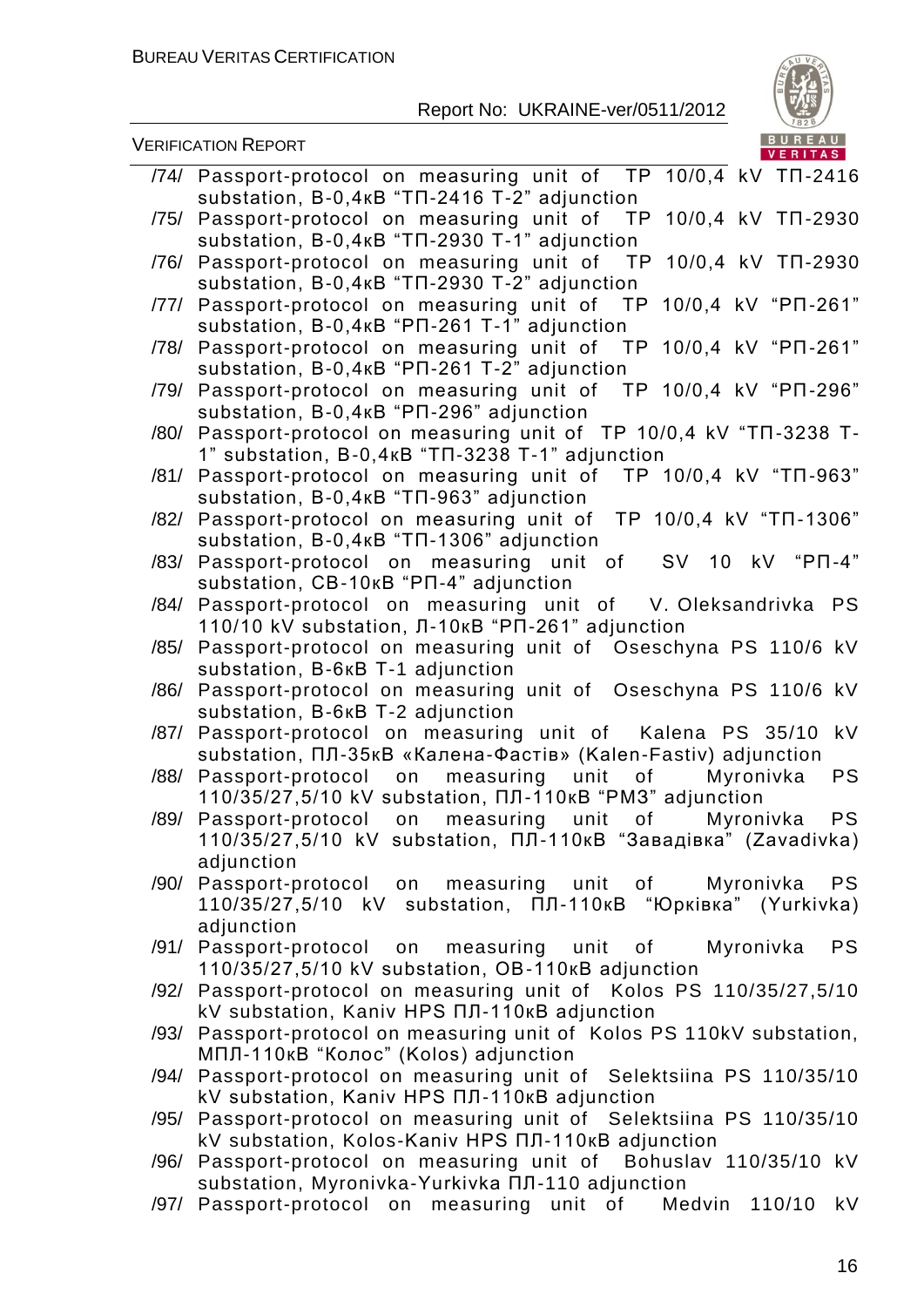

|      | <b>VERIFICATION REPORT</b>                                                                                                             | BUREAU<br>VERITAS |    |
|------|----------------------------------------------------------------------------------------------------------------------------------------|-------------------|----|
| /98/ | substation, Myronivka-Yurkivka NJ-110 adjunction<br>Passport-protocol on measuring unit of Medvin 110 kV substation,                   |                   |    |
|      | <b>Boiarka ПЛ-10 adjunction</b><br>/99/ Passport-protocol on measuring unit of<br>Brylivka<br>Substation, Zhashkiv NJ-110KB adjunction | 110/10            | kV |
|      | /100 Passport-protocol on measuring unit of<br>Ivanivka 35/10<br>Substation, NJ-35KB XNN adjunction                                    |                   | kV |
|      | /101, Passport-protocol on measuring unit of Ivanivka PS substation,<br>ПЛ-0,4кВ "Посьолок" (Posiolok) adjunction                      |                   |    |
|      | /102 Passport-protocol on measuring unit of Kozhanka PS 110/35/10 kV<br>substation, B-10KB T-1 adjunction                              |                   |    |
|      | /103 Passport-protocol on measuring unit of Kozhanka PS 110/35/10 kV<br>substation, Romanivka J-10KB adjunction                        |                   |    |
|      | /104, Passport-protocol on measuring unit of Kozhanka PS 110/35/10 kV<br>substation, V.Polovetske ПЛ-35 adjunction                     |                   |    |
|      | /105, Passport-protocol on measuring unit of Kozhanka PS 110/35/10 kV<br>substation, B-10KB T-2 adjunction                             |                   |    |
|      | /106 Passport-protocol on measuring unit of Kozhanka PS 110/35/10 kV<br>substation, Stavyshche Л-10кВ adjunction                       |                   |    |
|      | /107, Passport-protocol on measuring unit of Kozhanka PS 110/35/10 kV<br>substation, TBN-1 0,23KB adjunction                           |                   |    |
|      | /108 Passport-protocol on measuring unit of Kozhanka PS 110/35/10 kV<br>substation, TBN-2 0,23KB adjunction                            |                   |    |
|      | /109 Passport-protocol on measuring unit of<br>Fastiv PS 110/35/10 kV<br>Substation, Brivky NJ-110 adjunction                          |                   |    |
|      | /110 Passport-protocol on measuring unit of<br>Fastiv PS 110/35/10 kV<br>Substation, Koziatyn NJ-110 adjunction                        |                   |    |
|      | Fastiv PS 110/35/10 kV<br>/111, Passport-protocol on measuring unit of<br>substation, OB-110KB adjunction                              |                   |    |
|      | /112 Passport-protocol on measuring unit of<br>Makariv PS 110/35/10 kV<br>substation, ПЛ-110кВ adjunction                              |                   |    |
|      | /113, Passport-protocol on measuring unit of Teteriv PS 110/27,5/10 kV<br>Substation, Pinizevychi NJ-110KB adjunction                  |                   |    |
|      | /114, Passport-protocol on measuring unit of Teteriv PS 110/27,5/10 kV<br>substation, OB-110KB adjunction                              |                   |    |
|      | /115 Passport-protocol on measuring unit of Fastiv<br>substation, B-110 T-3 adjunction                                                 | 110/35/10         | kV |
|      | /116 Passport-protocol on measuring<br>unit of Fastiv 110/35/10<br>substation, B-110 T-4 adjunction                                    |                   | kV |
|      | /117, Passport-protocol on measuring unit of Fastiv PS 110/35/10 kV<br>substation, $\Pi$ -10KB TN10 adjunction                         |                   |    |
|      | /118 Passport-protocol on measuring unit of Fastiv PS 110/35/10 kV<br>Substation, $\Pi$ -10KB TN14 adjunction                          |                   |    |
|      | /119, Passport-protocol on measuring unit of Fastiv PS 110/35/10 kV<br>substation, Л-10кВ ТП17 adjunction                              |                   |    |
|      | /120, Passport-protocol on measuring unit of Fastiv PS 110/35/10 kV<br>Substation, $\Pi$ -10KB TN49 adjunction                         |                   |    |
|      | /121, Passport-protocol on measuring unit of TП76 substation, ВВОД-<br>TN76 adjunction                                                 |                   |    |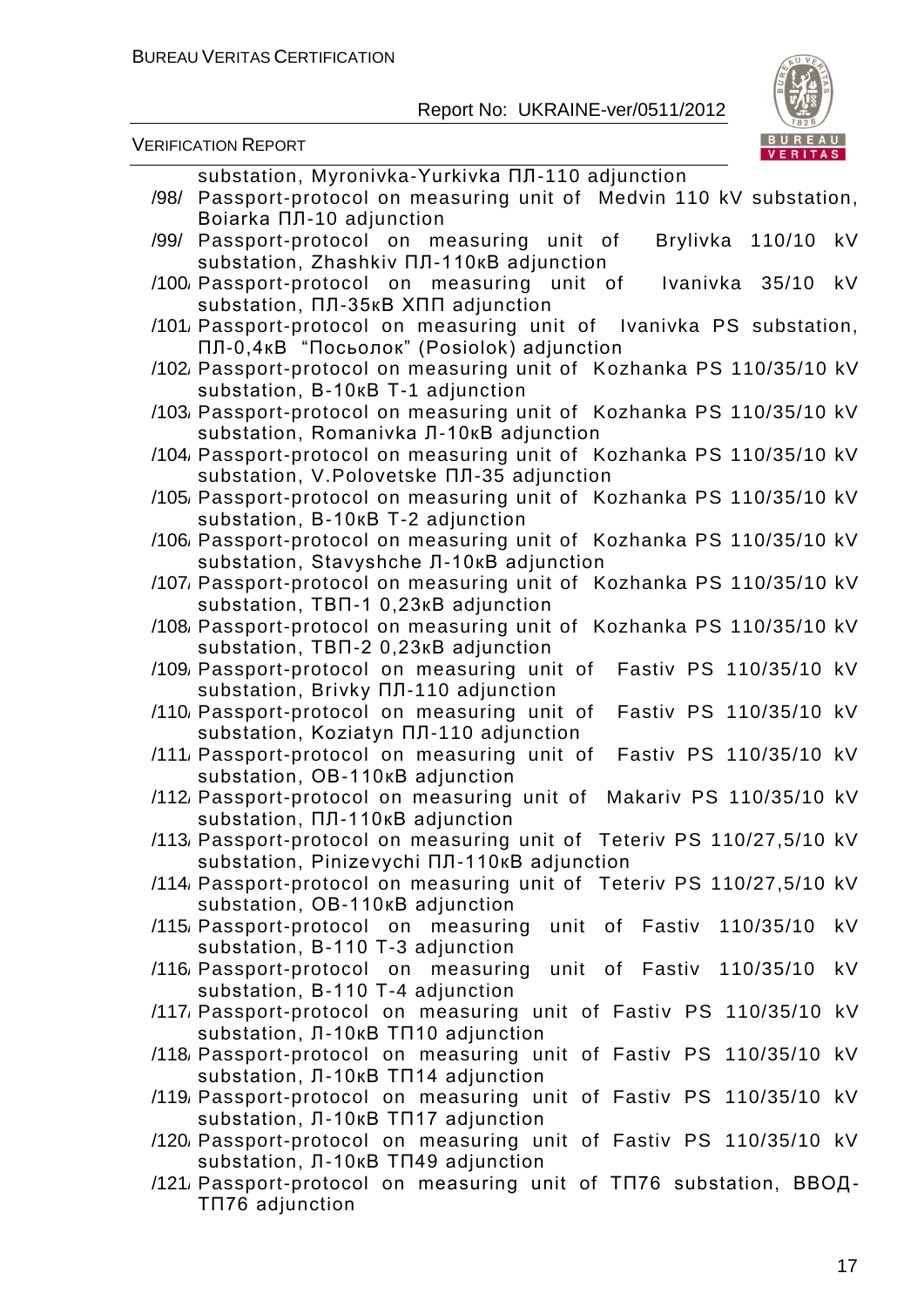

| kV substation, B-110KB T-3 adjunction                                                                                                  |
|----------------------------------------------------------------------------------------------------------------------------------------|
| /123 Passport-protocol on measuring unit of Yahotyn PS 110/35/27,5/10                                                                  |
| kV substation, B-35KB T-3 adjunction                                                                                                   |
| /124 Passport-protocol on measuring unit of Yahotyn PS substation, Л-<br>$0,4$ <sub>K</sub> B B <sub><math>\Pi</math></sub> adjunction |
| /125, Passport-protocol on measuring unit of Yahotyn PS 110/35/27,5/10                                                                 |
| kV substation, Л-10кВ "Л-34<br>Баришівка" (L-34 Baryshivka)<br>adjunction                                                              |
| unit of PS 3ETO 110/10<br>/126 Passport-protocol on measuring<br>кB                                                                    |
| substation, TN-55 adjunction                                                                                                           |
| /127, Passport-protocol on measuring unit of PS 3ETO<br>110/10<br>кB                                                                   |
| substation, TN-2 adjunction                                                                                                            |
| /128 Passport-protocol on measuring<br>unit of Sadova PS substation,                                                                   |
| Yahotyn Л-10кВ # 5 РП adjunction                                                                                                       |
| unit of Kirovska PS 35/10 kV<br>/129 Passport-protocol on measuring                                                                    |
| substation, Л- ТП-148 adjunction                                                                                                       |
| /130 Passport-protocol on measuring<br>unit of Kalyta PS substation,                                                                   |
| Kozelets ПЛ-110кВ adjunction                                                                                                           |
| /131, Passport-protocol on measuring unit of Vyshhorod PS substation,                                                                  |
| Л-6кВ КГЕС-1 adjunction                                                                                                                |
| /132 Passport-protocol on measuring unit of Vyshhorod PS substation,                                                                   |
| Л-6кВ КГЕС-2 adjunction                                                                                                                |
| /133, Passport-protocol on measuring unit of ChAES DSP substation, B-                                                                  |
| 110 <sub>K</sub> B AT-1 adjunction<br>/134, Passport-protocol on measuring unit of ChAES DSP substation, B-                            |
|                                                                                                                                        |
|                                                                                                                                        |
| 110KB AT-2 adjunction                                                                                                                  |
| /135, Passport-protocol on measuring unit of ChAES DSP substation, OB-                                                                 |
| 110 <sub>K</sub> B adjunction                                                                                                          |
| /136 Passport-protocol on measuring unit of ChAES DSP substation, B-<br>6KB 2TPA adjunction                                            |
| /137, Passport-protocol on measuring unit of ChAES DSP substation, B-                                                                  |
| 6KB 2TP5 adjunction                                                                                                                    |
| /138 Passport-protocol on measuring unit of ChAES DSP substation, B-                                                                   |
| 6KB 3TPA adjunction                                                                                                                    |
| /139, Passport-protocol on measuring unit of ChAES DSP substation, B-                                                                  |
| 6KB 3TP5 adjunction                                                                                                                    |
| /140, Passport-protocol on measuring unit of Trypilska TPS substation,                                                                 |
| Л-6кВ Nasosna 2-го п.72T adjunction                                                                                                    |
| /141, Passport-protocol on measuring unit of Trypilska TPS substation,                                                                 |
| Л-6кВ Nasosna 2-го п.73T adjunction                                                                                                    |
| /142 Passport-protocol on measuring unit of Trypilska TPS substation,                                                                  |
| Л-6кВ Artsverdlovyna 532 adjunction                                                                                                    |
| /143 Passport-protocol on measuring unit of HPP PS T110/6 substation,                                                                  |
| Л-6кВ Ф№7 (HPP TP THP) adjunction<br>/144 Passport-protocol on measuring unit of Trypilska TPS substation,                             |
| Л-0,4кВ ПТЕМ adjunction                                                                                                                |
| /145 Passport-protocol on measuring unit of Trypilska TPS substation,<br>Л-0,4кВ КНС-1 input # 2 adjunction                            |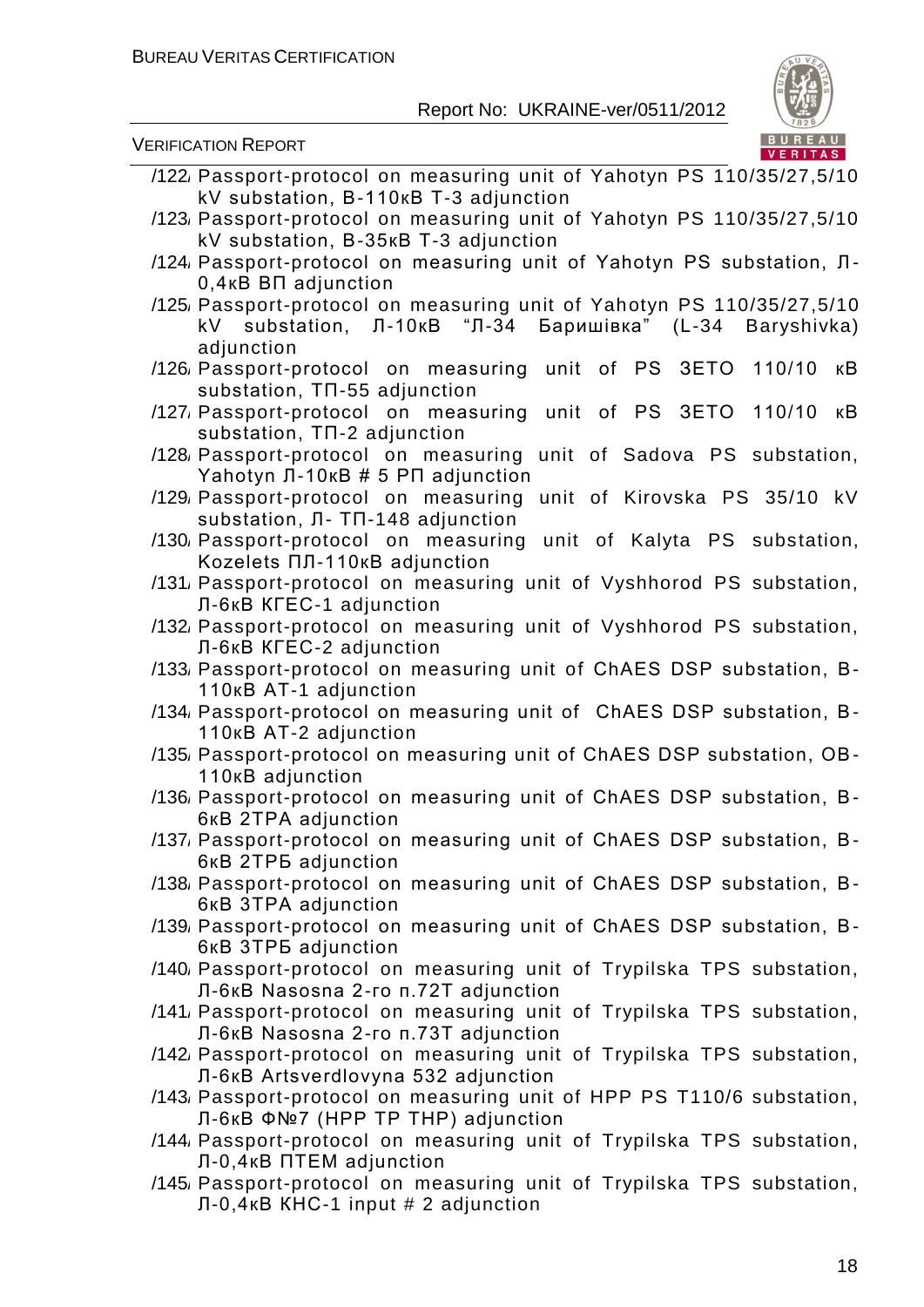VERIFICATION REPORT



- /146/ Passport-protocol on measuring unit of Trypilska TPS substation, Л-0,4кВ КНС-1 input # 1 adjunction
- /147/ Passport-protocol on measuring unit of Trypilska TPS substation, Л-0,4кВ Sverdlovyna 13,29 adjunction
- /148/ Passport-protocol on measuring unit of Trypilska TPS substation, Л-0,4кВ HP NEK Ukrenergo, В-1 adjunction
- /149/ Passport-protocol on measuring unit of Trypilska TPS substation, Л-0,4кВ HP NEK Ukrenergo, В-2 adjunction
- /150/ Passport-protocol on measuring unit of Trypilska TPS substation, Л-0,4кВ ATZT Ukomlain, В-2 adjunction
- /151/ Agreement # 891 dated 04/12/2006 on right to provide power meters repair and calibration services
- /152 Additional agreement  $# 4$  to the Agreement  $# 891$  dated 04/12/2006 on right to provide power meters repair and calibration services
- /153/ Statement dated 30/11/2011 of working technical commission on commissioning of delivery grid cost up to 1 mln UAH (replacement of Hlushky ПЛ-10кВ district from оп. 83 to КТП-249, Hlushky, Bila Tserkva district)
- /154/ Contract # 1019 dated 03/10/2011 on mounting and construction works from reconstruction of 0,4-10 kV grids with "AES Kyivoblenergo" PJSC accounting
- /155/ Statement dated 26/12/2011 of working technical commission on commissioning of delivery grid cost up to 1 mln UAH (reconstruction of 0,47кВ Л-1, 2 ТП1040, Rudyky, Obukhiv district, Kyiv region)
- /156/ Contract # 243 dated 21/03/2011on mounting and construction works from reconstruction of 0,4-10 kV grids with "AES Kyivoblenergo" PJSC accounting
- /157/ Order # 586 dated 22/06/2012 on storage of documents concerning JI project within Kyoto Protocol
- /158/ Protocol # 8 dated 17/09/2002 on "AES Kyivoblenergo" CJSC shareholders meeting

#### **Persons interviewed:**

List persons interviewed during the verification or persons that contributed with other information that are not included in the documents listed above.

| /1/            | <b>Oleksandr Kharchenko</b> | Head of the Power Metering<br>and<br>Metrology Department of PJSC "AES<br>Kyivoblenergo"                                    |
|----------------|-----------------------------|-----------------------------------------------------------------------------------------------------------------------------|
| /2/            | Vasyl Morhun                | Head of the Training Centre of PJSC<br>"AES Kyivoblenergo"                                                                  |
| /3/            | Tetiana Maiorenko           | Networks development planning<br>engineer at PJSC "AES Kyivoblenergo"                                                       |
| $\frac{14}{3}$ | Oleh Perushko               | Head of the Informational Technologies<br><b>Department Technological Processes</b><br>Automatization Division of PJSC "AES |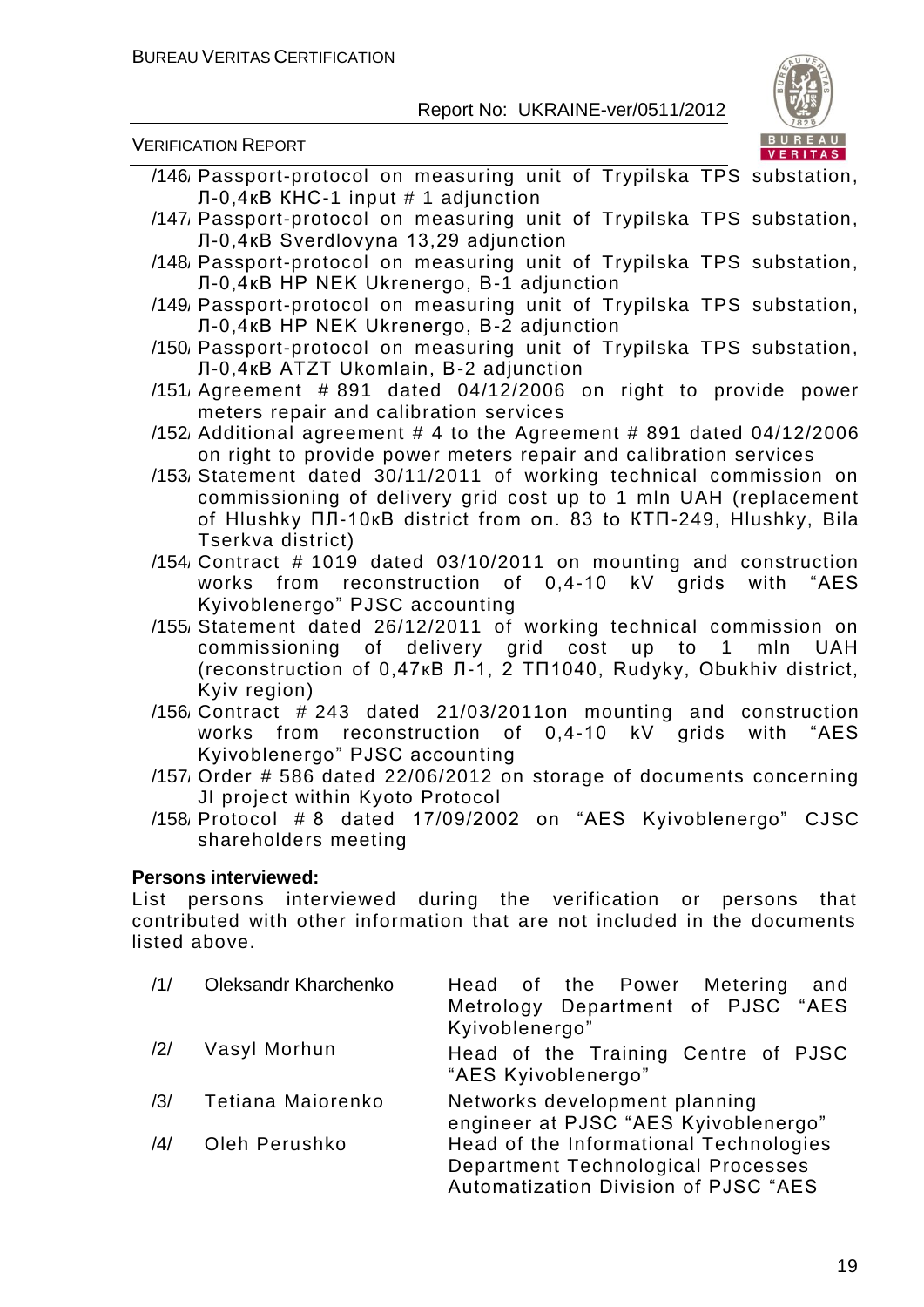

|                | <b>VERIFICATION REPORT</b> |                                         |
|----------------|----------------------------|-----------------------------------------|
|                |                            | Kyivoblenergo"                          |
| /5/            | Oleksii Anatoliev          | Head of the ASCAPS Calculations         |
|                |                            | Division of PJSC "AES Kyivoblenergo"    |
|                |                            | <b>Commercial Department</b>            |
| /6/            | Ella Marchenko             | Head of the Database Analysis and       |
|                |                            | <b>Planning Department of PJSC "AES</b> |
|                |                            | Kyivoblenergo"                          |
| $\overline{7}$ | <b>Ihor Nein</b>           | Head of the Power Balance Analysis      |
|                |                            | Department of PJSC "AES                 |
|                |                            | Kyivoblenergo" Regulatory Department    |
| /8/            | Viacheslav Kobzar          | Analyst of PJSC "AES Kyivoblenergo"     |
|                |                            | <b>Regulatory Department</b>            |
| /9/            | Andrii Radchenko           | Engineer on shift (Boryspil) of PJSC    |
|                |                            | "AES Kyivoblenergo"                     |
| /10/           | Denys Rzhanov              | Carbon Management Company GmbH          |
|                |                            | Deputy Director for technical affairs   |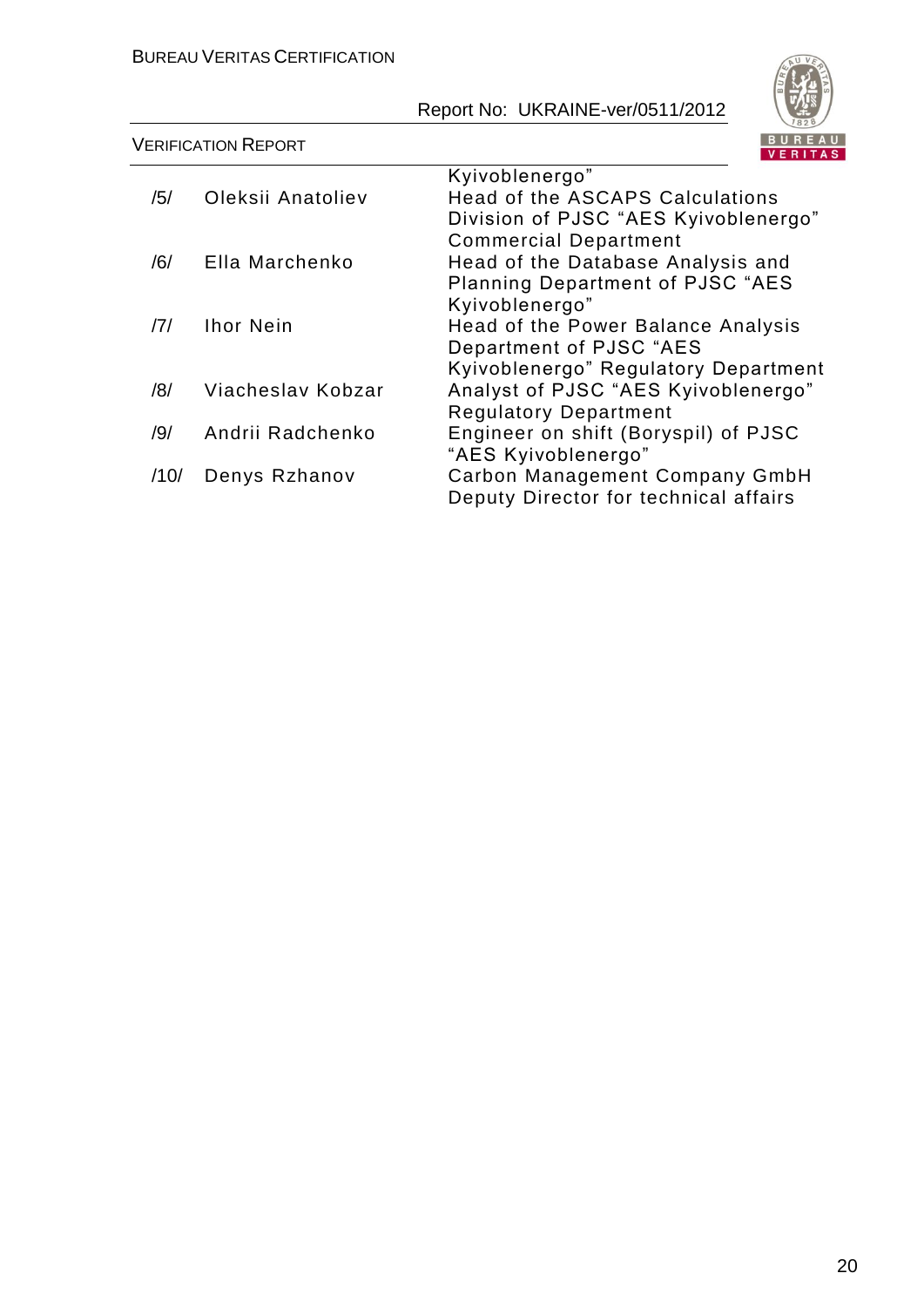

VERIFICATION REPORT

#### APPENDIX A: VERIFICATION PROTOCOL **VERIFICATION PROTOCOL**

#### **Check list for verification, according to the JOINT IMPLEMENTATION DETERMINATION AND VERIFICATION MANUAL (Version 01)**

| <b>DVM</b>                                   | <b>Check Item</b>                                                                                                                                                                                                                         | <b>Initial finding</b>                                                                                                                                                                                                           | <b>Draft</b>      | <b>Final</b>      |  |  |
|----------------------------------------------|-------------------------------------------------------------------------------------------------------------------------------------------------------------------------------------------------------------------------------------------|----------------------------------------------------------------------------------------------------------------------------------------------------------------------------------------------------------------------------------|-------------------|-------------------|--|--|
| Paragraph                                    |                                                                                                                                                                                                                                           |                                                                                                                                                                                                                                  | <b>Conclusion</b> | <b>Conclusion</b> |  |  |
| <b>Project approvals by Parties involved</b> |                                                                                                                                                                                                                                           |                                                                                                                                                                                                                                  |                   |                   |  |  |
| 90                                           | Has the DFPs of at least one Party involved,<br>other than the host Party, issued a written<br>project approval when submitting the first<br>verification report to the secretariat for<br>publication in accordance with paragraph 38 of | <b>Corrective Action Request (CAR) 01.</b><br>Please provide the Letter of Approval issued by the DFPs<br>and specify its numbers and dates in the MR.<br><b>Corrective Action Request (CAR) 02</b>                              | <b>OK</b>         | OK                |  |  |
| 91                                           | the JI guidelines, at the latest?<br>Are all the written project approvals by Parties<br>involved unconditional?                                                                                                                          | Please specify ITL of the project in the MR.<br>See CAR 01 above                                                                                                                                                                 | OK                | OK                |  |  |
| <b>Project implementation</b>                |                                                                                                                                                                                                                                           |                                                                                                                                                                                                                                  |                   |                   |  |  |
| 92                                           | Has the project been implemented<br>in.<br>accordance with the PDD regarding which the<br>determination has been deemed final and is so<br>listed on the UNFCCC JI website?                                                               | Project is implemented in accordance with the PDD,<br>determination of which is deemed to be final<br><b>Clarification Request (CL) 01</b><br>Please provide information about the status of the project,<br>broken down by year | OK                | OK                |  |  |
| 93                                           | What is the status of operation of the project<br>during the monitoring period?                                                                                                                                                           | <b>Corrective Action Request (CAR) 03</b><br>Please correct the length of the monitoring period                                                                                                                                  | OK                | OK                |  |  |
|                                              | <b>Compliance with monitoring plan</b>                                                                                                                                                                                                    |                                                                                                                                                                                                                                  |                   |                   |  |  |
| 94                                           | Did the monitoring occur in accordance with the<br>monitoring plan included in the PDD regarding<br>which the determination has been deemed final<br>and is so listed on the UNFCCC JI website?                                           | Yes, the monitoring occurs in accordance with the monitoring<br>plan included in the PDD.                                                                                                                                        | <b>OK</b>         | OK                |  |  |
| 95(a)                                        | For calculating the emission reductions or<br>enhancements of net removals, were key<br>factors, e.g. those listed in 23 (b) (i)-(vii) above,<br>influencing the baseline emissions or net                                                | Yes, all relevant key factors were taken into account, as<br>appropriate.                                                                                                                                                        | <b>OK</b>         | OK.               |  |  |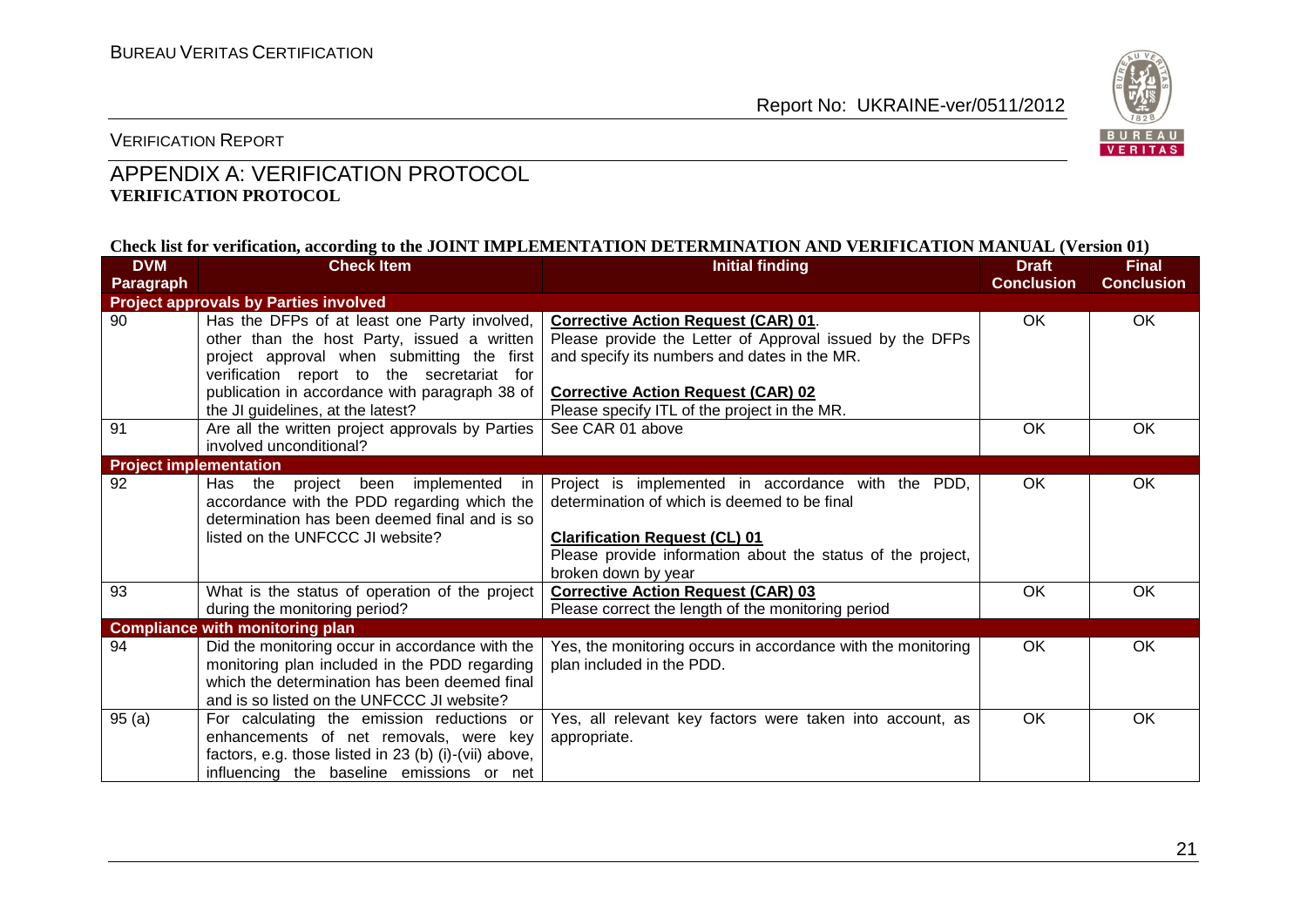



#### **VERITAS DVM Check Item Initial finding Draft Final Paragraph Conclusion Conclusion** removals and the activity level of the project and the emissions or removals as well as risks associated with the project taken into account, as appropriate? 95 (b) Are data sources used for calculating emission Data sources used for calculating emission reductions or OK OK enhancements of net removals are clearly identified, reliable reductions or enhancements of net removals clearly identified, reliable and transparent? and transparent 95 (c) Are emission factors, including default emission **Corrective Action Request (CAR) 04** OK OK factors, if used for calculating the emission For parameter *GEF<sup>y</sup>* please indicate source of date reductions or enhancements of net removals, selected by carefully balancing accuracy and reasonableness, and appropriately justified of the choice? 95 (d) Is the calculation of emission reductions or Yes, the calculation of emission reductions based on OK OK enhancements of net removals based on conservative assumptions and the most plausible scenarios conservative assumptions and the most in a transparent manner plausible scenarios in a transparent manner? **Applicable to JI SSC projects only – Not applicable Applicable to bundled JI SSC projects only – Not applicable Revision of monitoring plan Applicable only if monitoring plan is revised by project participant – Not applicable Data management** 101 (a) Is the implementation of data collection Yes, the implementation of data collection procedures is in OK OK procedures in accordance with the monitoring accordance with the monitoring plan, including the quality plan, including the quality control and quality control and quality assurance procedures. assurance procedures? 101 (b) Is the function of the monitoring equipment, **Corrective Action Request (CAR) 05** OK OKincluding its calibration status, in order? Please provide passport and calibration certificate that is the evidence of measuring accuracy in monitoring period for electric power meters. **Corrective Action Request (CAR) 06**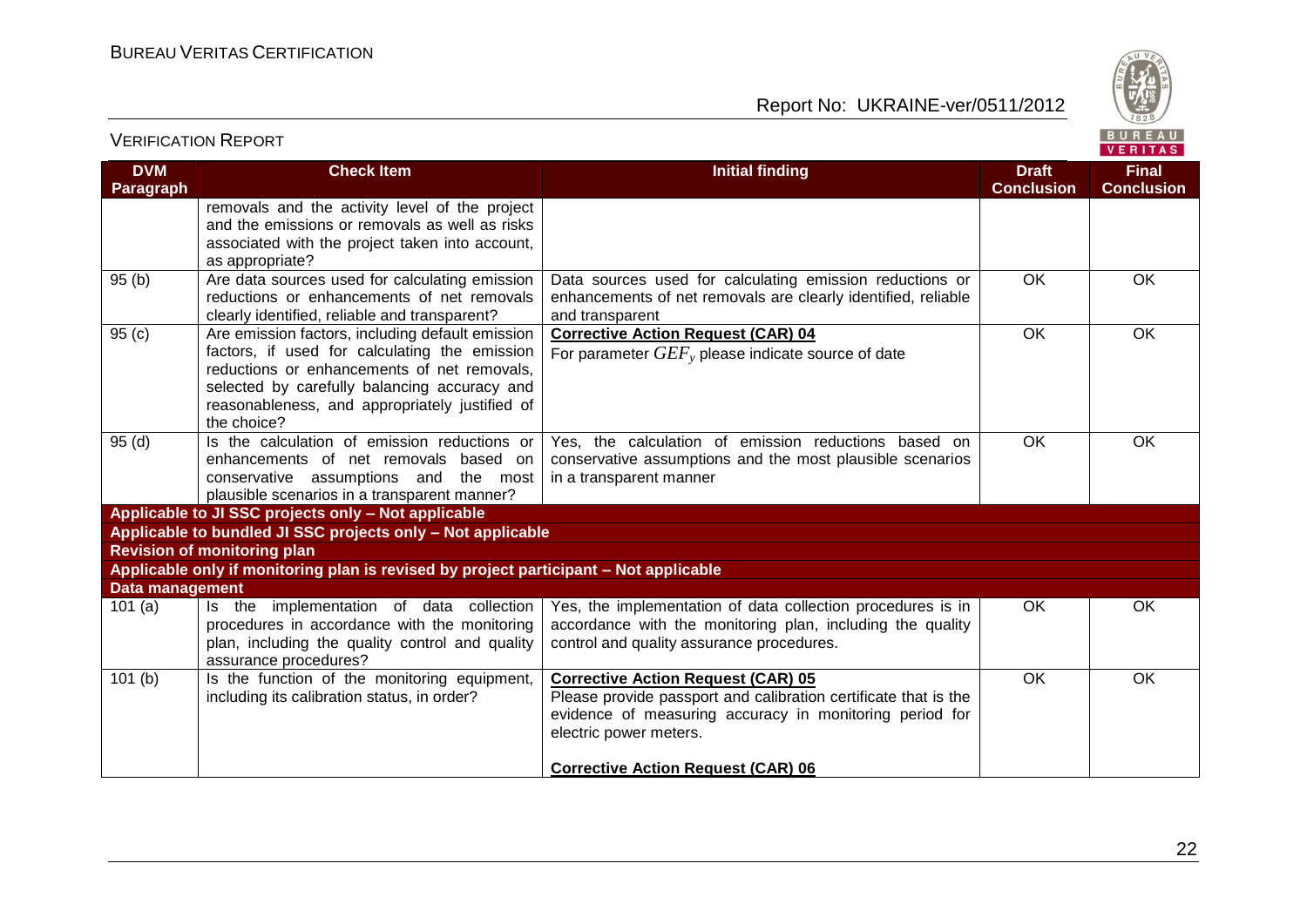

VERIFICATION REPORT

|                                                                                                       |                                                                                                            |                                                                                                                                                                                     |                                   | <b>VENIIAS</b>                    |  |  |
|-------------------------------------------------------------------------------------------------------|------------------------------------------------------------------------------------------------------------|-------------------------------------------------------------------------------------------------------------------------------------------------------------------------------------|-----------------------------------|-----------------------------------|--|--|
| <b>DVM</b><br>Paragraph                                                                               | <b>Check Item</b>                                                                                          | <b>Initial finding</b>                                                                                                                                                              | <b>Draft</b><br><b>Conclusion</b> | <b>Final</b><br><b>Conclusion</b> |  |  |
|                                                                                                       |                                                                                                            | Please specify the calibration interval for electric power<br>meters.                                                                                                               |                                   |                                   |  |  |
|                                                                                                       |                                                                                                            | <b>Corrective Action Request (CAR) 07</b><br>Please provide procedures in the event of emergencies and<br>procedures to identify and eliminate fails at JSC "NPP<br>Kyivoblenergo." |                                   |                                   |  |  |
|                                                                                                       |                                                                                                            | <b>Corrective Action Request (CAR) 08</b><br>Please check the numeration of all tables in the Monitoring<br>Report                                                                  |                                   |                                   |  |  |
| 101 (c)                                                                                               | Are the evidence and records used for the<br>monitoring maintained in a traceable manner?                  | The evidences and records used for the monitoring<br>maintained are in a traceable manner                                                                                           | OK.                               | OK.                               |  |  |
| $101$ (d)                                                                                             | Is the data collection and management system<br>for the project in accordance with the<br>monitoring plan? | The data collection and management system for the project<br>is in accordance with the<br>monitoring plan                                                                           | OK.                               | OK.                               |  |  |
| Verification regarding programmes of activities (additional elements for assessment) - Not applicable |                                                                                                            |                                                                                                                                                                                     |                                   |                                   |  |  |
| Applicable to sample-based approach only – Not applicable                                             |                                                                                                            |                                                                                                                                                                                     |                                   |                                   |  |  |

#### **Table 2 Resolution of Corrective Action and Clarification Requests**

| Draft report clarification and corrective action   Ref. to |            | Summary                               | Οt | project | participant   Verification team conclusion |
|------------------------------------------------------------|------------|---------------------------------------|----|---------|--------------------------------------------|
| requests by verification team                              |            | checklist response                    |    |         |                                            |
|                                                            | question   |                                       |    |         |                                            |
|                                                            | in table 1 |                                       |    |         |                                            |
| <b>Corrective Action Request (CAR) 01.</b>                 | 90         | Letters of Approval issued by the DFP |    |         | Issue is closed                            |
| Please provide the Letter of Approval issued by the        |            | were provided.                        |    |         |                                            |
| DFPs and specify its numbers and dates in the MR.          |            |                                       |    |         |                                            |